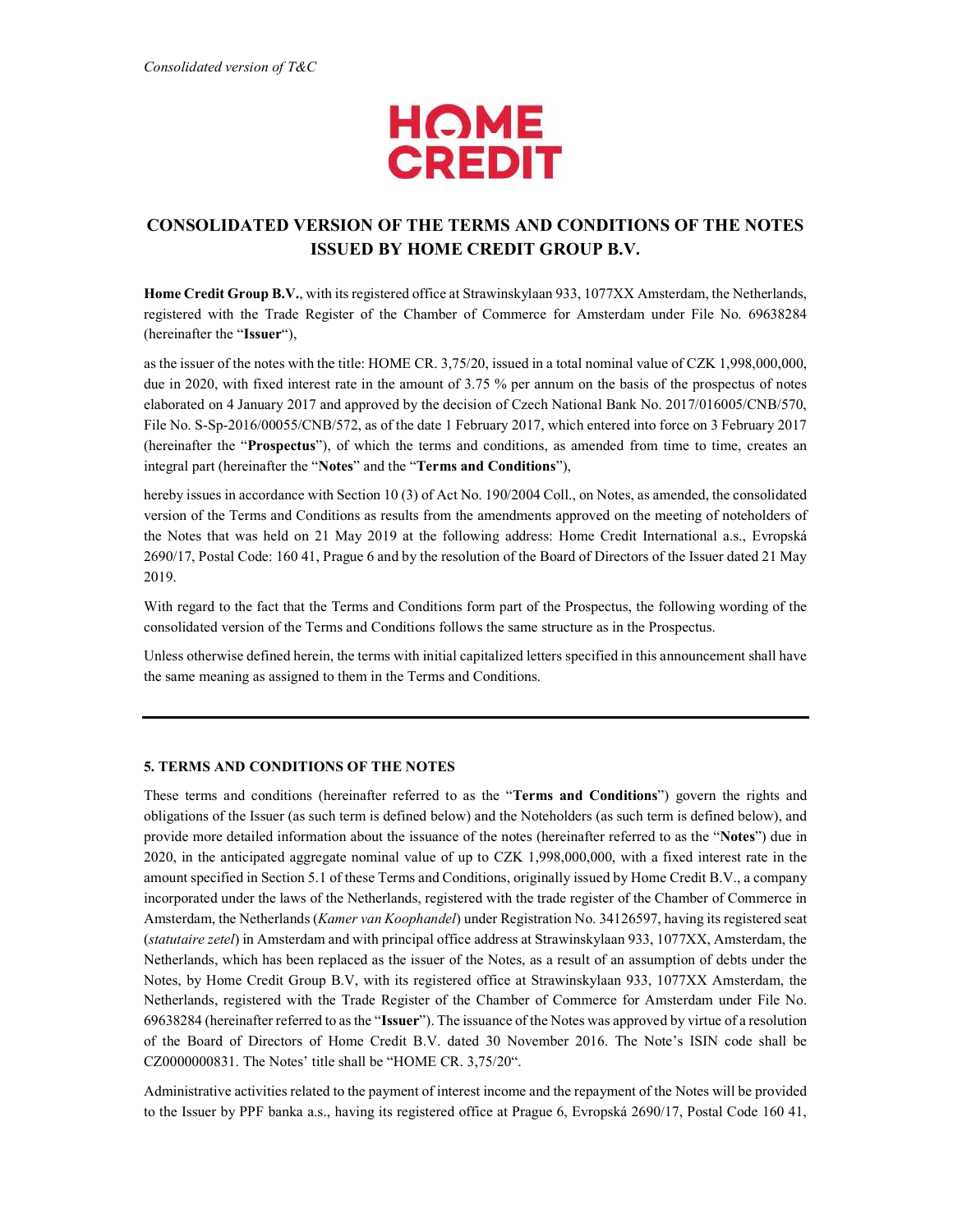Czech Republic, Identification No. 47116129, registered with the Commercial Register administered by the Municipal Court in Prague, Section B, Insert 1834 (hereinafter referred to as "PPF banka"). The relationship between the Issuer and PPF banka in connection with making payments to the Noteholders (as that term is defined below) and in connection with certain other administrative negotiations on the issue is governed by an agreement concluded between the Issuer and PPF banka, as amended from time to time (hereinafter referred to as the "Agreement with the Administrator"). A copy of the Agreement with the Administrator (including amendments thereto) is available for inspection by the Noteholders during normal business hours at the specified address of the Administrator, as specified in Article 11 of these Terms and Conditions (PPF banka or such other person is hereinafter referred to as the "Administrator").

The services of the calculation agent providing calculations with respect to the Notes will be provided to the Issuer by PPF banka (PPF banka or any other person in such role is hereinafter referred to as the "Calculation Agent").

The Issuer has applied through PPF banka (PPF banka or any other person in such role is hereinafter referred to as the "Listing Agent") for the admission of the Notes for trading on the Regulated Market of the Prague Stock Exchange (hereinafter referred to as the "PSE"); the request is directed at the Notes being traded as of the Issue Date. In the case of the admission of the Notes for trading on the Regulated Market of the PSE, the Notes shall have the status of listed securities admitted for trading on a regulated market.

The Prospectus has been drafted by the Issuer who has prepared it in accordance with the Capital Markets Act and the Regulation. The Prospectus was approved by the decision of the Czech National Bank ref. no. 2017/016005/CNB/570, file no. S-Sp-2016/00055/CNB/572 on 1 February 2017, which entered into force on 3 February 2017.

# 1. General Characteristics of the Notes

### 1.1 Form, Type, Nominal value

The Notes are bearer securities in book-entry form, issued in a quantity of up to 666 Notes with a nominal value of CZK 3,000,000 (three million Czech crowns) each, and will be listed securities if admitted for trading on the Regulated Market of the PSE.

# 1.2 Separation of the Right to Receive Interest or any Other Form of Yield, Pre-emptive or Conversion rights

There will be no separation of the right to receive interest or any other form of yield payable in respect of the Notes. No pre-emptive or conversion rights shall be attached to the Notes.

### 1.3 Noteholders

Unless the contrary is proved, a holder of the Notes and person entitled to exercise all rights attached to the Notes (hereinafter referred to as the "Noteholder") is any person in favor of which a holder's account has been established with Centrální depozitář cenných papírů, a.s., having its registered office at Prague 1, Rybná 14, Czech Republic, Identification No. 25081489, registered with the Commercial Register administered by the Municipal Court in Prague, Section B, Insert 4308 (hereainfter referred to as the "Central Depository"), or with any register linked to the Central Depository on whose account such Notes are recorded.

Unless the Issuer is conclusively notified of facts evidencing that a Noteholder is not the owner of any Notes in question, the Issuer and the Administrator shall consider the Noteholder to be the authorized owner of the Notes in all respects, and make payments to such Noteholder in accordance with these Terms and Conditions. Any Noteholder shall notify the Issuer and the Administrator in writing without undue delay if the Notes are not recorded for any reason on the Noteholder's account in the Central Depository or a person managing any register linked to the central register.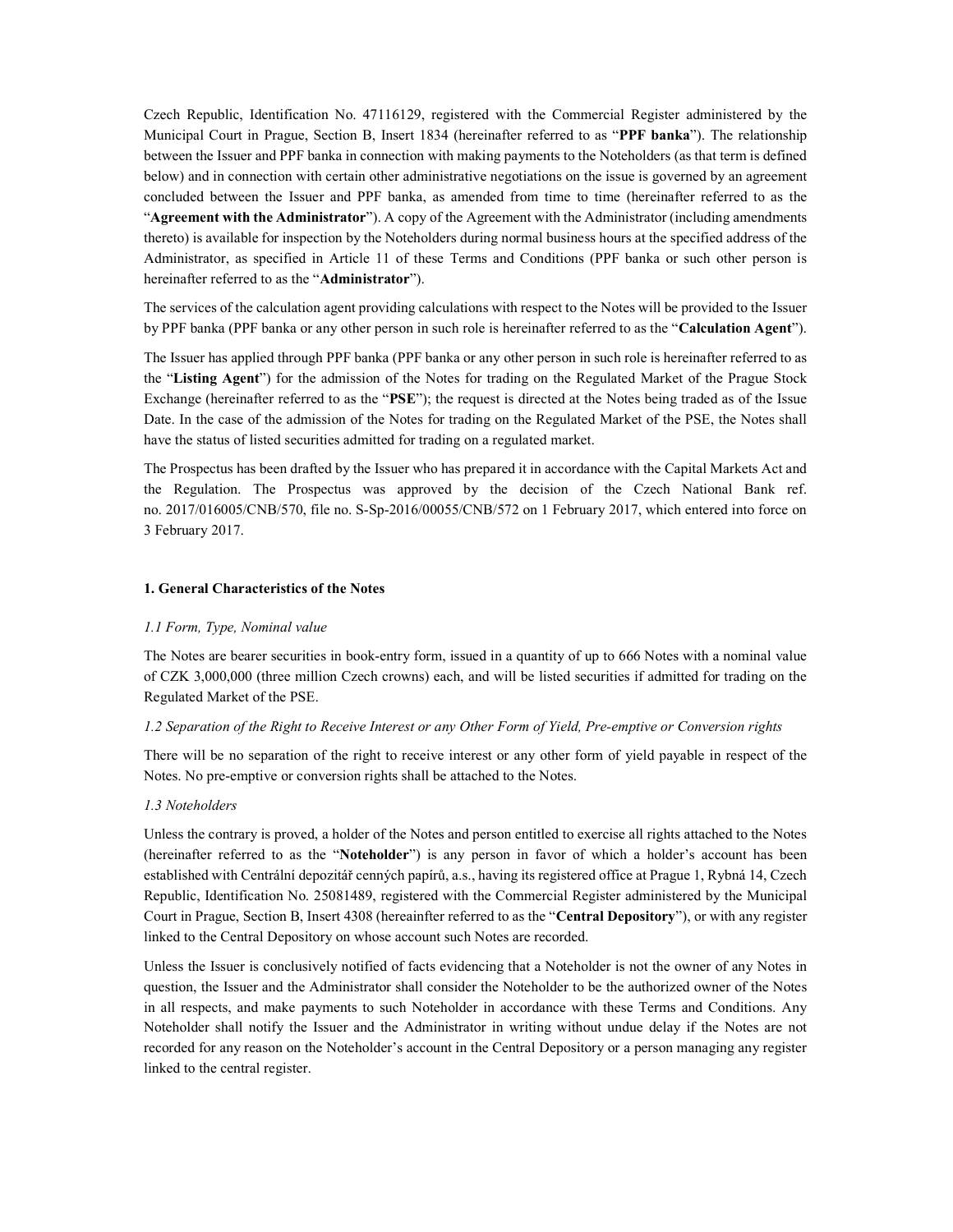# 1.4 Transferability of the Notes

There is no restriction on the transfer of the Notes unless it is contrary to applicable law. The transfer of the Notes may, in accordance with Section 7.3 of these Terms and Conditions, be suspended commencing on the day immediately following the Record Date for Principal Repayment (as such term is defined below).

The transfer of the Notes shall occur upon the registration of such transfer on a holder's account in the Central Depository in accordance with applicable legal regulations and the regulations of the Central Depository. In the case of Notes registered in the Central Depository on a client's account, the transfer of such Notes shall occur (i) upon the registration of the transfer on the client's account in accordance with applicable legal regulations and the regulations of the Central Depository, with the owner of the client's account being obligated to promptly register such transfer on the holder's account at the time of the registration on the client's account, or (ii) in the case that Notes are being transferred between Noteholders within one client's account, upon the registration of the transfer on such holder's account in a record of a person managing any register linked to the central register.

# 1.5 Certain Obligations of the Issuer

The Issuer undertakes to repay the nominal value and the accrued interest of the Notes in accordance with these Terms and Conditions.

The Issuer undertakes to exert its reasonable efforts to ensure that the Notes are listed securities within the meaning of the Capital Markets Act during the entire term of their existence.

#### 1.6 Rating of the Issuer and the Notes

Neither the Issuer nor the Notes have been rated by any rating agency and no rating is attributable to them for the purposes of this issue.

### 2. Issue Date and Underwriting of the Notes; Issue Price

### 2.1 Issue Date, Issue Period

The expected issue date of the Notes is scheduled for 10 February 2017 (hereinafter referred to as the "Issue Date").

The issue period for the subscription of the Notes shall commence on the Issue Date at 0:00 Prague time and shall terminate on the Issue Date at 24:00 Prague time (hereinafter referred to as the "Issue Period").

The Issuer shall be entitled to issue the Notes up to the anticipated aggregate nominal value during the Issue Period and after its expiry, at any time during an additional issue period, if any, as set and published by the Issuer in accordance with applicable legal regulations (hereinafter referred to as the "Additional Issue Period").

The Issuer shall be entitled to issue the Notes in an aggregate nominal value smaller than the anticipated aggregate nominal value.

The Issuer shall be entitled to issue the Notes at a higher amount than the anticipated aggregate nominal value during the Issue Period or at any time during an Additional Issue Period. If the Issuer decides to issue the Notes in an aggregate nominal value higher than the anticipated aggregate nominal value, the volume of such increase will not exceed 50 % (fifty per cent) of the anticipated aggregate nominal value of the Notes.

The Issuer shall be entitled to issue the Notes gradually (in tranches) both during the Issue Period and any Additional Issue Period.

The Issuer shall be entitled to set Additional Issue Periods repeatedly.

Without undue delay after the expiration of the Issue Period and/or the Additional Issue Period, the Issuer shall give notice to the Noteholders of the aggregate nominal value of all of the issued Notes in accordance with Article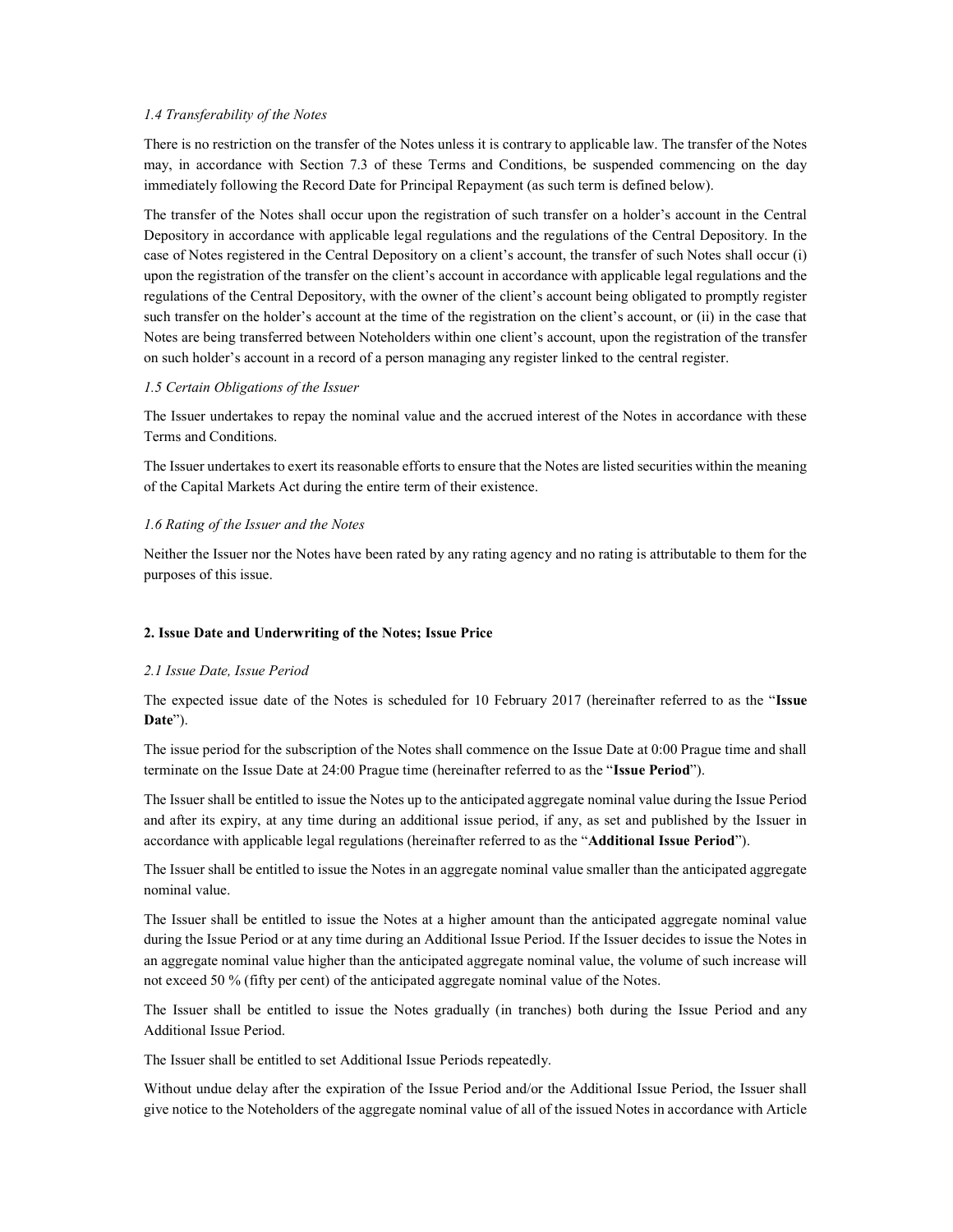13 of these Terms and Conditions. This obligation arises only in the case that the nominal value of all of the issued Notes is higher or lower than the anticipated aggregate nominal value specified in Section 1.1 of these Terms and Conditions.

# 2.2 Issue Price

The issue price of the Notes issued on the Issue Date shall amount to 100 % of their nominal value (hereinafter referred to as the "Issue Price").

The issue price of any Notes issued during an Additional Issue Period will be set by the Issuer in order to reflect prevailing market conditions. Where relevant, the Issue Price of any Notes issued during an Additional Issue Period will be further increased by corresponding proportional accrued interest.

# 2.3 Method and Place of Underwriting the Notes

The Notes shall be offered for subscription and purchase to selected institutional investors who shall underwrite them.

The Lead Manager of the issue of the Notes shall be PPF banka.

The primary settlement of the Notes shall be effected through the Central Depository by the delivery-againstpayment method such that the initial purchasers are registered with the Central Depository as the holders of the Notes on or before the Issue Date, provided that the purchase price of the issued Notes will be set as the total Issue Price of the issued Notes.

# 3. Status of the Obligations under the Notes

The Notes (and all payment obligations of the Issuer under the Notes towards the Noteholders) constitute direct, general unconditional, unsecured and unsubordinated liabilities of the Issuer, which are and will rank pari passu among themselves and at least *pari passu* to any present and future unconditional, unsecured and unsubordinated liabilities of the Issuer, with the exception of such liabilities preferred by binding mandatory legal provisions. The Issuer undertakes to treat all Noteholders equally under the same circumstances.

# 4. Issuer's Obligations

# 4.1 Negative Pledge

The Issuer undertakes that, until its payment obligations arising from the issued and outstanding Notes pursuant to these Terms and Conditions are fully satisfied, it shall not create or permit to subsist any security for any Liabilities (as defined below) by way of pledges or other third party rights that would restrict the Issuer's rights to its current or future assets or income, unless the Issuer procures, on or before the establishment of such pledges or third party rights, that its obligations arising from the Notes are (i) secured on a *pari passu* basis with its Liabilities so secured, or (ii) secured in some other manner as approved by a resolution of the Meeting (as defined below) pursuant to Article 14 of these Terms and Conditions.

The provision of the preceding section shall not apply to:

a) any pledges, security transfer of ownership (zajišťovací převod práva), mortgages, liens, guarantees, indemnities or similar third party rights (i) encumbering current assets, property or income of the Original Issuer as at the Issue Date, (ii) encumbering current assets, property or income of the Issuer as at 1 October 2018 or (iii) restricting the Issuer's rights to its current or future assets or income (excluding guarantees and indemnities), wherein their aggregate value does not exceed the higher of (A) EUR 300,000,000 (three hundred million Euro) (or its equivalent in any other currency or currencies), or (B) 10 % of the value of the Issuer's total assets (for the purpose of this Section, the total assets of the Issuer shall be deemed to mean the total assets as reported in the latest consolidated audited financial statements of the Issuer, compiled in accordance with applicable legal regulations); or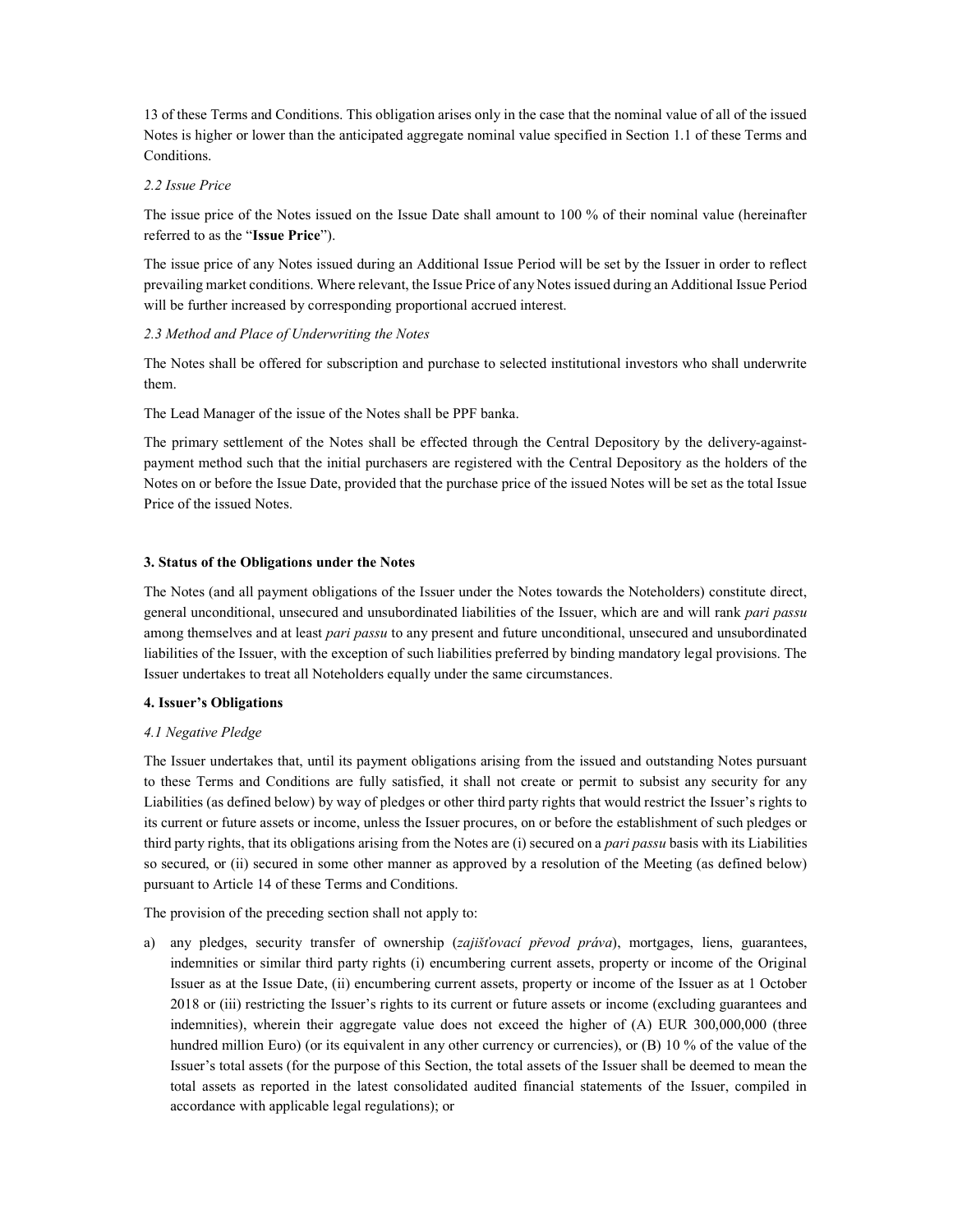- b) any guarantees, indemnities or similar third party rights accorded in the course of the Issuer's business in each case (but without limitation to) in connection with the provision and securing of debt financing or treasury transactions of the Home Credit Group members (irrespective of whether such debt financing is received directly by any Home Credit Group member or by the Issuer itself in order to on-lend the funds to any Home Credit Group member) or in acting as a treasury centre of the Home Credit Group; or
- c) any pledges, security transfer of ownership (*zajišťovací převod práva*), mortgages, liens or similar third party rights granted upon or with regard to any property or assets to (i) secure the purchase price thereof, or (ii) the cost of improvement or repair of all or any part of such property or assets or (iii) to secure any Indebtedness incurred solely for the purpose of financing the acquisition, improvement (including costs such as interest incurred during construction and finance costs) or repair of all or any part of such property or assets and transactional expenses related thereto provided that the maximum amount of Indebtedness according to points (i), (ii) or (iii) above secured by any such pledge, mortgage, charge, lien or similar third party right does not exceed the purchase price or cost of improvement or repair of such property or assets (such purchase price assessed in terms of the transaction as a whole) or the Indebtedness incurred solely for the purpose of financing the acquisition, construction, improvement or repair of such property or assets; or
- d) any pledges, security transfer of ownership (*zajišťovací převod práva*), mortgages, liens, guarantees, indemnities or similar third party rights established by the operation of law or pursuant to a judicial or administrative ruling.

For the purpose of these Terms and Conditions, the following term shall have the following meaning:

"Indebtedness" means any indebtedness for or in respect of:

- (a) moneys borrowed and debit balances at banks or other financial institutions;
- (b) any acceptance under any acceptance credit or bill discounting facility (or dematerialized equivalent);
- (c) any note purchase facility or the issue of bonds, notes, debentures, loan stock or any similar instrument;
- (d) the amount of any liability in respect of any lease or hire purchase contract which would, in accordance with the generally accepted accounting principles in the Netherlands, be treated as a finance or capital leases;
- (e) receivables sold or discounted (other than any receivables to the extent they are sold on a non-recourse basis and meet any requirement for de-recognition under the generally accepted accounting principles in the Netherlands);
- (f) any derivative transaction entered into in connection with protection against or benefit from fluctuation in any rate or price (hereinafter referred to as the "Treasury Transaction") (and, when calculating the value of that Treasury Transaction, only the marked to market value (or, if any actual amount is due as a result of the termination or close-out of that Treasury Transaction, that amount) shall be taken into account);
- (g) any counter-indemnity obligation in respect of a guarantee, bond, standby or documentary letter of credit or any other instrument issued by a bank or financial institution in respect of an underlying liability of an entity which is not a member of the Home Credit Group which liability would fall within one of the other paragraphs of this definition;
- (h) any amount raised by the issue of shares which are redeemable (other than at the option of the issuer) before the Final Redemption Date or are otherwise classified as borrowings under the generally accepted accounting principles in the Netherlands);
- (i) any amount of any liability under an advance or deferred purchase agreement if (i) one of the primary reasons behind entering into the agreement is to raise finance or to finance the acquisition or construction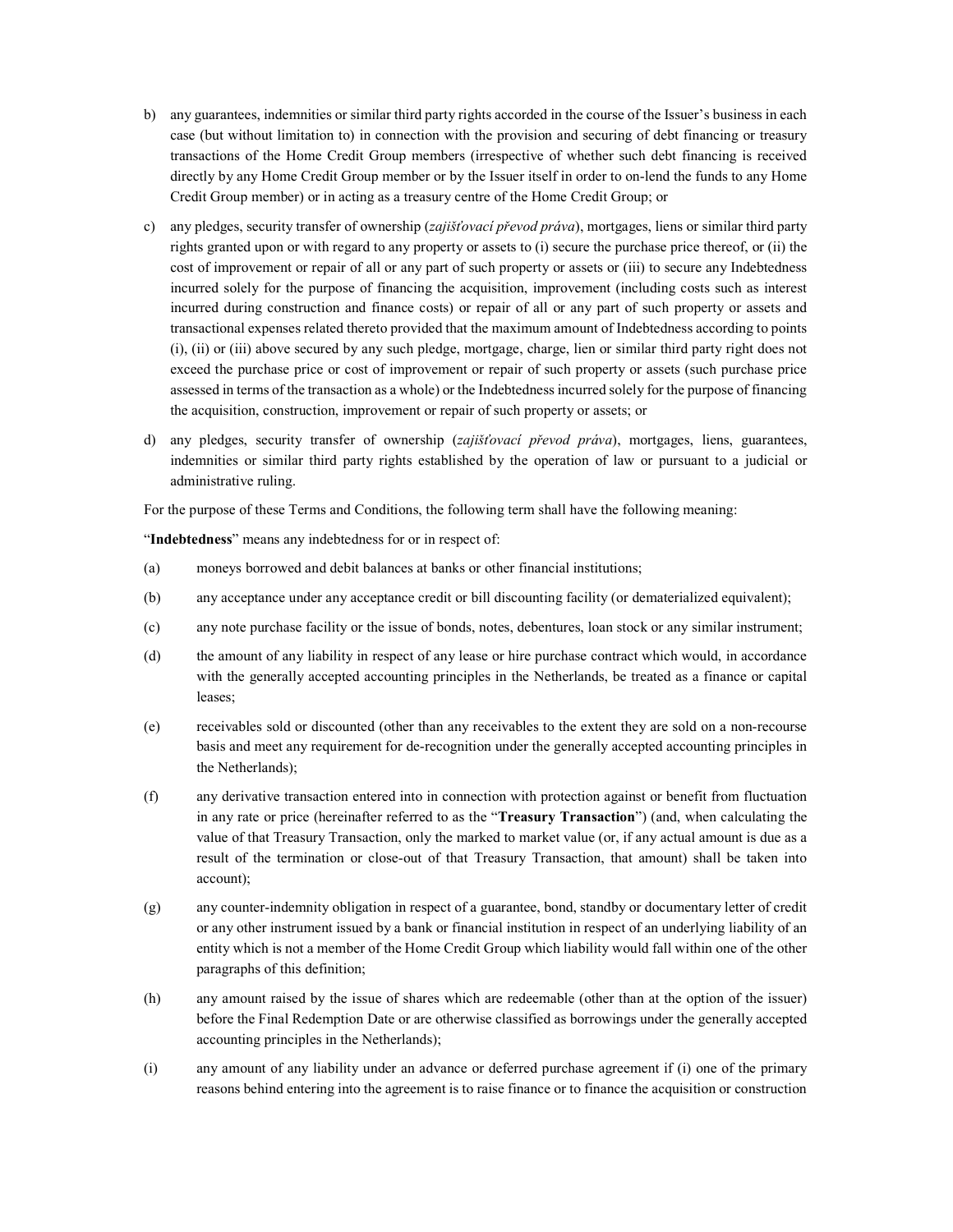of the asset or service in question or (ii) the agreement is in respect of the supply of assets or services and payment is due more than 60 (sixty) days after the date of supply;

- (j) any amount raised under any other transaction (including any forward sale or purchase, sale and sale back or sale and leaseback agreement) having the commercial effect of a borrowing or otherwise classified as borrowings under the generally accepted accounting principles in the Netherlands; and
- (k) (without double counting) the amount of any liability in respect of any guarantee for any of the items referred to in paragraphs (a) to (j) above.

"Liabilities" shall be deemed to mean, for the purposes of this section, the Issuer's obligation to pay any amounts owed by the Issuer, as well as any obligations of the Issuer for third party payment obligations arising from guarantees provided by the Issuer to third parties.

"Original Issuer" shall mean Home Credit B.V., with its registered office at Strawinskylaan 933, 1077XX Amsterdam, the Netherlands, registered with the Trade Register of the Chamber of Commerce for Amsterdam under File No. 34126597.

# 4.2. Information Disclosure

The Issuer will disclose to the Noteholders in accordance with Article 13 of these Terms and Conditions the following:

- (a) as soon as they are available, but in any event (except as otherwise provided in this Section 4.2(a)) within 150 (one hundred fifty) days after the end of each of the annual accounting periods its audited individual and consolidated financial statements for that annual accounting period, but with respect to its audited individual and consolidated financial statements for the annual accounting period ending on 31 December 2018 no later than on 30 June 2019;
- (b) as soon as they are available, but in any event within 90 (ninety) days after the end of each of the semiannual accounting periods ending on or about 30 June of its annual accounting period, its individual and consolidated financial statements for that semi-annual accounting period; and
- (c) as soon as they are available, but in any event (except as otherwise provided in this Section 4.2(c)) within 75 (seventy five) days after the end of each accounting period of 3 (three) months ending on 31 March or 30 September in each year of each of its annual accounting period its individual and consolidated financial statements for that accounting period of 3 (three) months ending on 31 March or 30 September, but with respect to its individual and consolidated financial statements for the accounting period of 3 (three) months ending on 31 March 2019 no later than on 15 July 2019; the financial statements for any accounting period of 3 (three) months ending on 30 September shall also cover the accounting periods of three months ended 30 June and 31 March.

### 5. Interest on the Notes

# 5.1 Method of Interest Calculation, Interest Period

The Notes shall bear a fixed interest rate of 3.75 % per annum.

The interest shall accrue from the first day of each Interest Period to the last day included in such Interest Period at the interest rate specified above. Interest for each Interest Period shall be paid in arrears semi-annually on 30 March and 30 September of each year (hereinafter referred to as the "Interest Payment Date") in accordance with Article 7 of these Terms and Conditions and the Agreement with the Administrator, provided however that the first Interest Payment Date and the first payment of interest shall be deferred to and made on 30 September 2018. For avoidance of any doubt it is expressly stated that no interest shall be paid by the Issuer prior to 30 September 2018.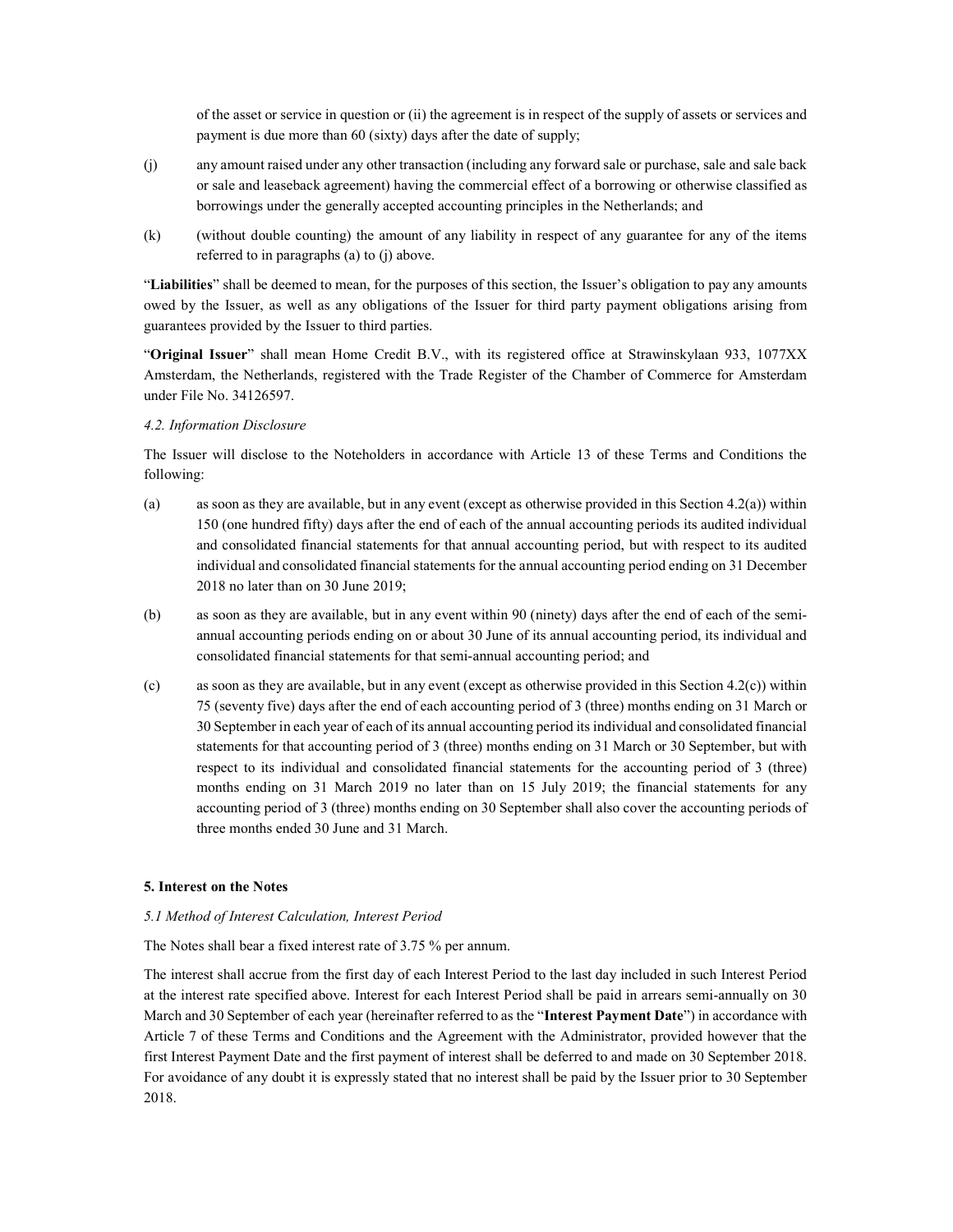For the purposes of these Terms and Conditions, "Interest Period" means the period from and including the Issue Date to and excluding 30 September 2018 which shall be deemed to be the first Interest Payment Date, and each subsequent period from and including the Interest Payment Date to and excluding the next successive Interest Payment Date until the Maturity Date (as such term is defined below in Section 5.2 of these Terms and Conditions). No interest shall accrue during any period of delay resulting form the shifting of the Interest Payment Date as a result of the application of the Business Day Convention (as such term is defined below in Section 7.2 of these Terms and Conditions).

# 5.2 End of Interest Accrual

The Notes shall cease bearing interest as of the Final Redemption Date or the Early Redemption Date, whichever occurs earlier (hereinafter referred to as the "Maturity Date"), unless, upon the fulfilment of all of the requirements, the payment of the outstanding amount is unlawfully retained or withheld by the Issuer. In such event, interest shall continue to accrue at the above rate until the earlier of (a) the date on which all amounts due and payable as of that date in accordance with these Terms and Conditions have been paid to the Noteholders, or (b) the date on which the Administrator notifies the Noteholders that it has received all amounts payable in connection with the Notes, unless additional retention or withholding of payments occurs after such notice.

# 5.3 Convention for Calculation of Interest

For the purposes of calculating the interest payable on the Notes for a period of less than 1 (one) year, the "30E/360" day count convention shall be used for interest calculation (this means that for the purposes of calculating interest for a period of less than 1 (one) year, a year shall be deemed to consist of 360 (three hundred sixty) days.

# 5.4 Interest Determination

The amount of interest payable on one Note for each period of 1 (one) current year shall be determined as the product of the nominal value of such Notes and the relevant interest rate (expressed as a decimal number). The amount of interest payable on one Note for any period of less than 1 (one) current year shall be determined as the product of the nominal value of such Note, the relevant interest rate (expressed as a decimal number), and the relevant day fraction calculated according to the day count convention referred to in Section 5.3 of these Terms and Conditions. The amount of interest thus calculated shall by rounded upwards to the nearest ten cents by the Calculation Agent and communicated to the Noteholders without undue delay in accordance with Article 13 of these Terms and Conditions.

# 6. Redemption and Purchase of the Notes

# 6.1 Final Redemption

Unless previously redeemed or purchased by the Issuer and cancelled as specified below, the entire nominal value of the Notes shall be redeemed in a single payment on 30 March 2020 (hereinafter referred to as the "Final Redemption Date).

# 6.2 Early Redemption at the Option of the Issuer

The Issuer shall not be entitled to decide to redeem the outstanding Notes prior to the Final Redemption Date, save for the early redemption of any Notes in accordance with Section 6.3 of these Terms and Conditions and save for the early redemption of any Notes in the ownership of the Issuer in accordance with Section 6.5 of these Terms and Conditions.

# 6.3 Early Redemption at the Option of the Noteholders

The Noteholders shall not be entitled to require an early redemption of the Notes prior to the Final Redemption Date, with the exception of early redemption in accordance with this Section 6.3 and/or Article 9 and/or Sections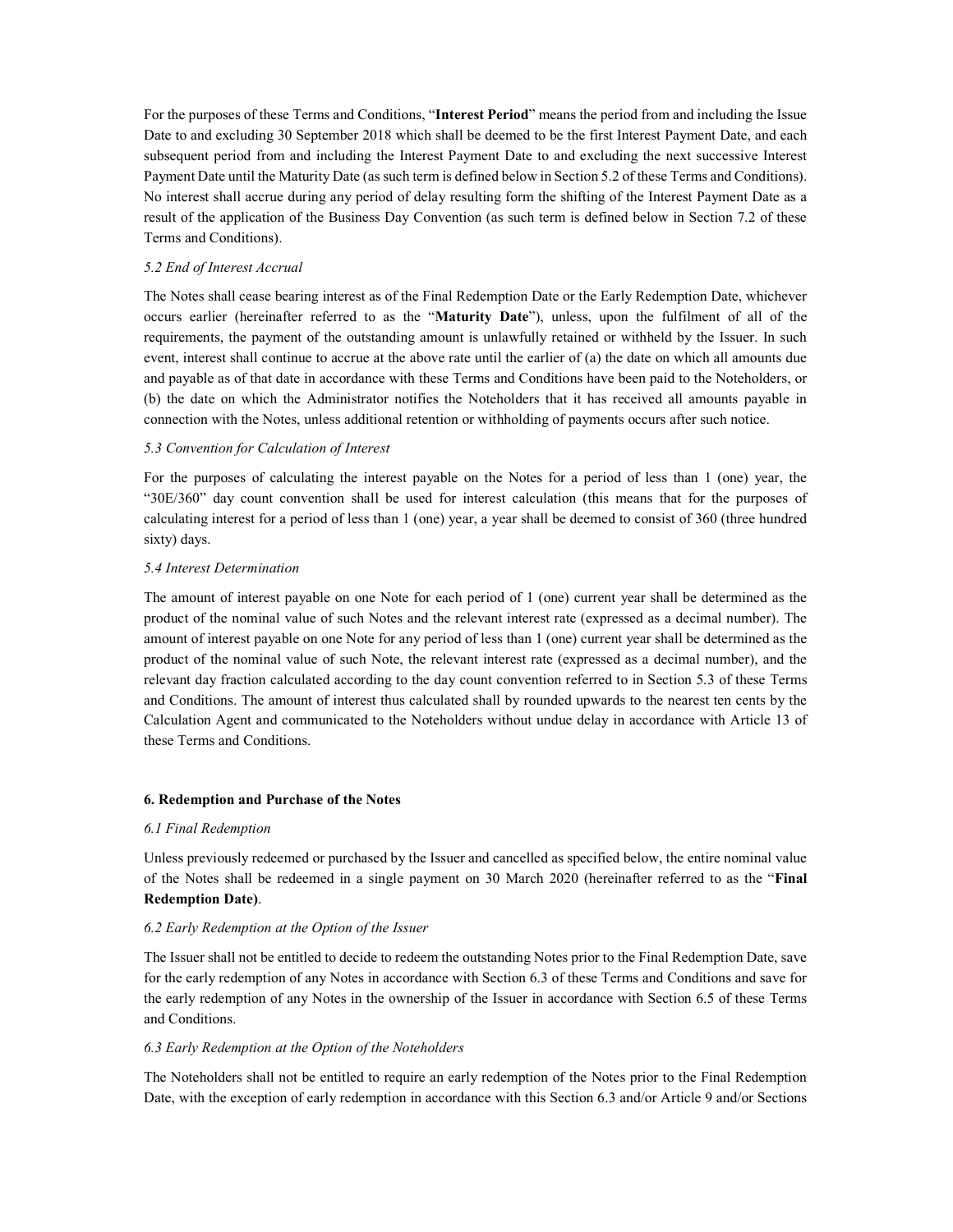14.4.1 and/or 14.4.2 of these Terms and Conditions, however, always subject to Section 7.6 of these Terms and Conditions.

If at any time while any Note remains outstanding an Early Redemption Event (as this term is defined in this Section below) occurs and is continuing, any Noteholder will have the option (hereinafter referred to as the "Early Redemption Option") to require the Issuer to redeem or, at the Issuer's option, to purchase, all or part of the Notes held by such Noteholder, on the Early Redemption Date (as this term is defined in this Section below) at the nominal value of such Notes together with (or where purchased, together with an amount equal to) undistributed interest accrued on such Notes to, but excluding, the Early Redemption Date.

Promptly upon the Issuer becoming aware that an event constituting an Early Redemption Event has occurred and is continuing, the Issuer shall notify the Noteholders in accordance with Article 13 of these Terms and Conditions specifying the event constituting the Early Redemption Event and the circumstances giving rise to it and the procedure for exercising the Early Redemption Option including instructions to the Noteholders on the appropriate steps to give effect to the transfer of the relevant Notes to the Issuer or the cancellation of the Notes, where appropriate or necessary.

Upon a Noteholder being notified by the Issuer of the Early Redemption Event occurring, a Noteholder may exercise Early Redemption Option only during a period of 3 (three) months of the Issuer notifying the Noteholders in the manner specified above that the relevant Early Redemption Event has occurred. Such exercise of the Early Redemption Option shall be effected by executing a duly signed and completed notice of exercise (such notice, in addition to any other notices so named in these Terms and Conditions, is hereinafter referred to as the "Early Redemption Notice") in which the Noteholder shall specify a bank account to which payment is to be made under this Section. Upon receipt of duly signed and completed Early Redemption Notice of any Noteholder, the Issuer may within 30 (thirty) days thereof notify such Noteholder that it wishes to purchase the Notes in relation to which the Noteholder exercised the Early Redemption Option from the Noteholder. The Issuer shall specify in this notice necessary instructions for the Noteholder in order to give effect to the transfer of the Notes and the Noteholder who exercised the Early Redemption Option shall be obliged to follow these instructions. Early Redemption Notice, once given, may be withdrawn by the relevant Noteholder only with respect to the Notes held by such Noteholder and may be considered duly withdrawn only if is delivered to the Specified Office before the Early Redemption Date. Any such withdrawal of the Early Redemption Notice by a Noteholder shall have no effect on the Early Redemption Notices given by any other Noteholders.

The Issuer shall redeem or, at the option of the Issuer, purchase the Notes in respect of which the Early Redemption Notice has been validly exercised and delivered to the Specified Office in accordance with this Section within 40 (forty) days from the delivery of the Early Redemption Notice to the Specified Office, unless the Notes become due and payable at an earlier date pursuant to the mandatory provisions of law (in such case, such mandatory provisions of law shall apply) (such date, in addition to any other dates so named in these Terms and Conditions, is referred to as the "Early Redemption Date"). Relevant payment in respect of such Notes will be made on the Early Redemption Date by transfer to the bank account specified in the Early Redemption Notice.

For the avoidance of doubt, the Issuer shall have no responsibility for any cost or loss of whatever kind (including breakage costs) which the Noteholder may incur as a result of or in connection with such Noteholder's exercise or purported exercise of, or otherwise in connection with, any Early Redemption Event (whether as a result of any purchase or redemption arising therefrom or otherwise).

For the purposes of these Terms and Conditions, the following terms have the following meaning in this Section:

A "Change of Control" shall be deemed to have occurred if at any time following the Issue Date,

- (a) Mr. Petr Kellner (or his inheritors or legal successors and whether through a legal entity, trust or otherwise) ceasing, directly and/or indirectly to:
	- (i) have the power (whether by way of ownership of shares, proxy, contract, agency or otherwise) to: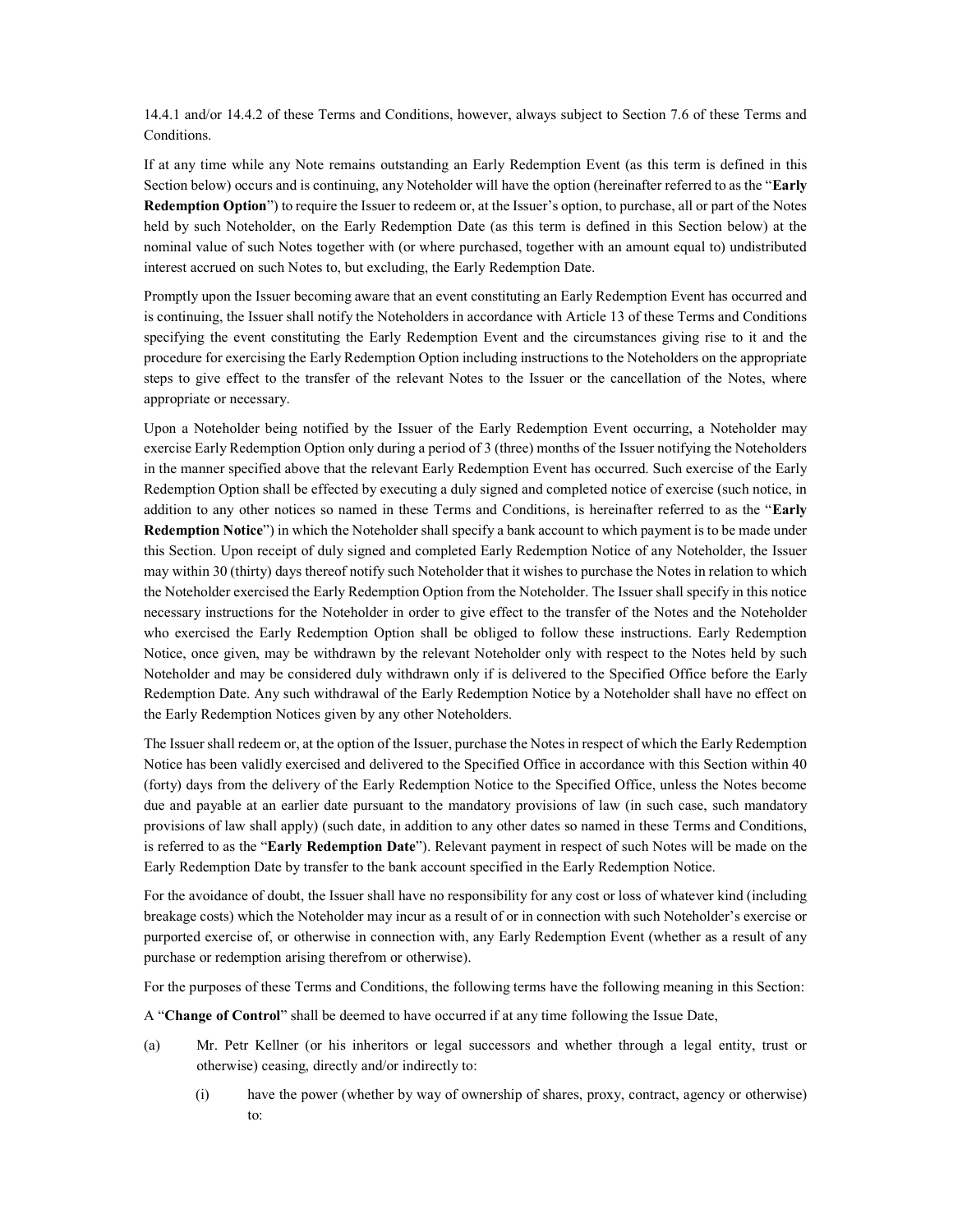- (A) cast, or control the casting of, at least 51 % of the maximum number of votes that might be cast at a general meeting of any Parent; or
- (B) appoint or remove all, or the majority of, the directors or other equivalent officers of any Parent; or
- (C) give directions with respect to the operating and financial policies of any Parent with which the directors or other equivalent officers of any Parent are obliged to comply; or
- (ii) hold beneficially at least 51 % of the issued share capital of any Parent (excluding any part of that issued share capital that carries no right to participate beyond a specified amount in a distribution of either profits or capital).
- (b) any Parent individually, or the Parents together, ceasing, directly and/or indirectly to:
	- (i) have the power (whether by way of ownership of shares, proxy, contract, agency or otherwise) to:
		- (A) cast, or control the casting of, at least 51 % of the maximum number of votes that might be cast at a general meeting of the Issuer; or
		- (B) appoint or remove all, or the majority of, the directors or other equivalent officers of the Issuer; or
		- (C) give directions with respect to the operating and financial policies of the Issuer with which the directors or other equivalent officers of the Issuer are obliged to comply; or
	- (ii) hold beneficially at least 51 % of the issued share capital of the Issuer (excluding any part of that issued share capital that carries no right to participate beyond a specified amount in a distribution of either profits or capital).

An "Early Redemption Event" means the situation when:

- (a) the Change of Control has occurred;
- (b) the Total Financial Indebtedness is more than 85 %; or
- (c) the ratio of the Tangible Net Worth to Total Assets is less than 10.0 %.

A "Parent" means (i) PPF Group N.V., a public limited liability company (naamloze vennootschap met beperkte aansprakelijkheid) incorporated under the laws of the Netherlands, having its registered seat in Amsterdam and with principal office address at Strawinskylaan 933, 1077XX Amsterdam, the Netherlands and registered with the trade register of the Dutch Chamber of Commerce under number 33264887, or (ii) or PPF Financial Holdings B.V., a private company with limited liability (besloten vennootschap met beperkte aansprakelijkheid) incorporated under the laws of the Netherlands, having its registered seat in Amsterdam and with principal office address at Strawinskylaan 933, 1077 XX Amsterdam, the Netherlands and registered with the trade register of the Dutch Chamber of Commerce under number 61880353.

"Senior Borrowings" means, at any time, the aggregate outstanding principal, capital or nominal amount (and any fixed or minimum premium payable on prepayment or redemption) of any unsubordinated indebtedness of the Issuer for or in respect of:

- (a) moneys borrowed and debit balances at banks or other financial institutions;
- (b) any acceptances under any acceptance credit or bill discount facility (or dematerialised equivalent);
- (c) any note purchase facility or the issue of bonds, notes, debentures, loan stock or any similar instrument;
- (d) the amount of any liability in respect of any lease or hire purchase contract which would, in accordance with generally accepted accounting principles in the Netherlands, be treated as a finance or capital lease;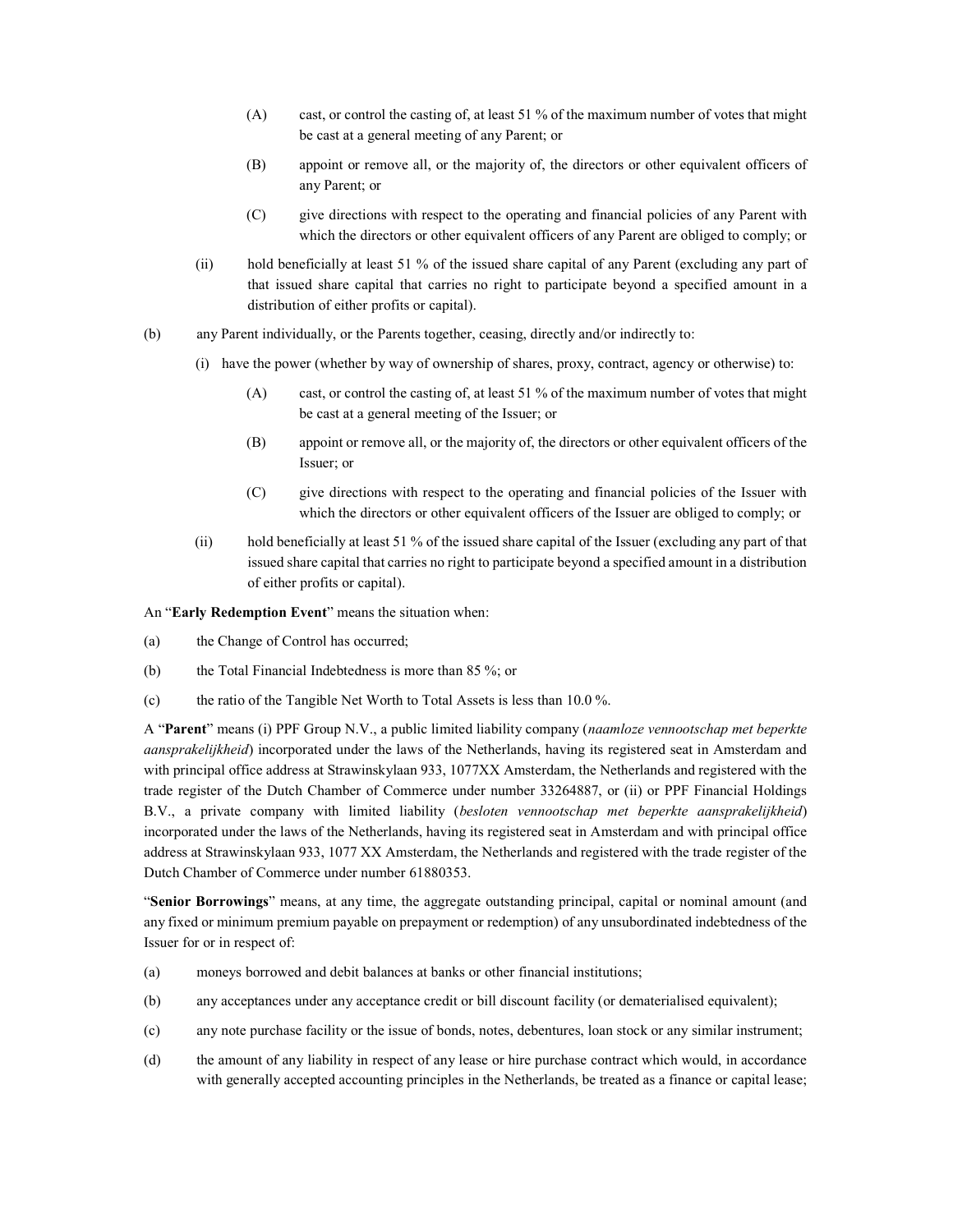- (e) receivables sold or discounted (other than any receivables to the extent they are sold on a non-recourse basis and meet any requirements for de-recognition under the generally accepted accounting principles in the Netherlands);
- (f) any counter-indemnity obligation in respect of a guarantee, bond, standby or documentary letter of credit or any other instrument issued by a bank or financial institution in respect of an underlying liability of any entity;
- (g) any amount raised by the issue of shares which are redeemable (other than at the option of the issuer) before the Final Redemption Date or are otherwise classified as senior borrowings under the generally accepted accounting principles in the Netherlands;
- (h) any amount of any liability under an advance or deferred purchase agreement if (i) one of the primary reasons behind the entry into the agreement is to raise finance or to finance the acquisition or construction of the asset or service in question or (ii) the agreement is in respect of the supply of assets or services and payment is due more than 60 (sixty) days after the date of supply;
- (i) any amount raised under any other transaction (including any forward sale or purchase agreement, sale and sale back or sale and leaseback agreement) having the commercial effect of a borrowing or otherwise classified as borrowings under the generally accepted accounting principles in the Netherlands; and
- (j) (without double counting) the amount of any liability in respect of any guarantee or indemnity for any of the items referred to in paragraphs (a) to (i) above,

as shown in the compliance certificate periodically published together with each financial statements of the Issuer in accordance with Section 13 of these Terms and Conditions, such compliance certificate to be issued by the Issuer and signed by its directors.

A "Total Equity" means, at any time and in relation to the Issuer, all amounts that, in accordance with the generally accepted accounting principles in the Netherlands as applied in connection with the unconsolidated financial statements of the Issuer, would be included under the caption 'Total Equity' (or any like caption) on an individual balance sheet of the Issuer that is increased at such time by amount of any subordinated funding provided to the Issuer by PPF Group N.V. and/or EMMA OMEGA LTD. and/or any other affiliate of PPF Group N.V. and/or EMMA OMEGA LTD. which is not a member of the Home Credit Group and adjusted by deducting any amount attributable to loan or any other financial indebtedness provided by the Issuer to its shareholders.

A "Total Financial Indebtedness" means at any time the ratio of the aggregate of the Senior Borrowings to the Total Equity.

A "Tangible Net Worth" means, at any time and in relation to the Issuer, all amounts which, in accordance with the generally accepted accounting principles in the Netherlands applied in connection with the consolidated financial statements of the Issuer would be included under the captions 'Share capital', 'Share premium', 'Statutory reserves' and 'Other reserves' (or any like captions) on a consolidated balance sheet of the Issuer at such time, but increased by amount of any subordinated funding provided by PPF Group N.V. and/or EMMA OMEGA LTD. and/or any other affiliate of PPF Group N.V. and/or EMMA OMEGA LTD. which is not a member of the Home Credit Group and adjusted by deducting any amount attributable to loan or any other financial indebtedness provided by the Issuer to its shareholders.

A "Total Assets" means, at any time and in relation to the Issuer, all amounts which, in accordance with the generally accepted accounting principles in the Netherlands applied in connection with the consolidated financial statements of the Issuer would be included under the caption 'Total assets' (or any like caption) on the consolidated balance sheet of the Issuer at such time.

Any calculations made under this Section shall be made on the basis of the last unconsolidated or consolidated (where applicable) financial statements of the Issuer and made available to the investors via a compliance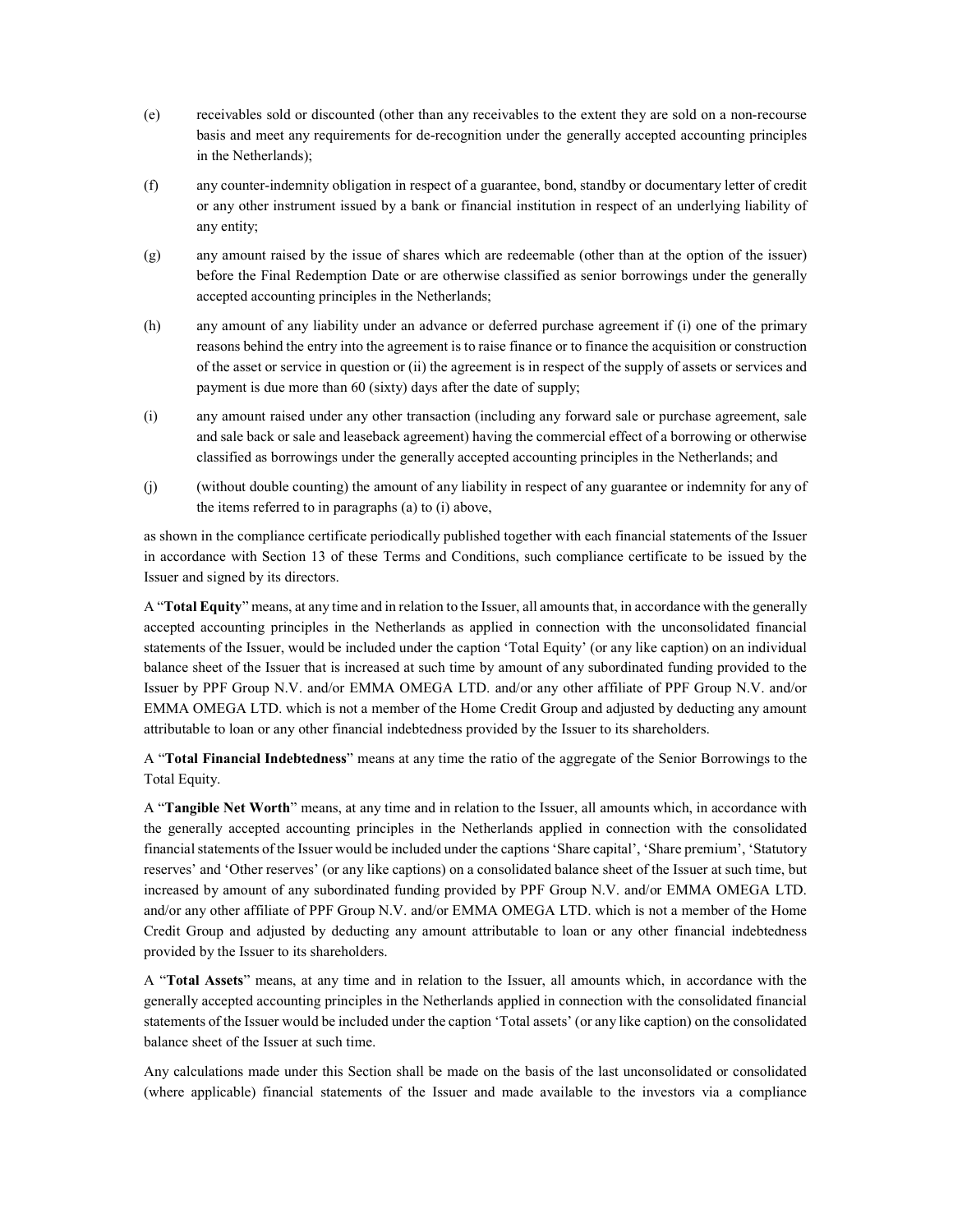certificate periodically published together with each financial statements of the Issuer in accordance with Section 13 of these Terms and Conditions, such compliance certificate to be issued by the Issuer and signed by its directors.

# 6.4 Purchase of the Notes

The Issuer shall be entitled to purchase any of the Notes at any time on the regulated market or otherwise at any price.

# 6.5 Cancellation of the Notes Purchased by the Issuer

Unless provided otherwise by applicable law, any Notes purchased by the Issuer shall not be cancelled, and the Issuer shall have discretion in deciding whether to hold and, if appropriate, re-sell the Notes or whether to declare the Notes cancelled before the Final Redemption Date by giving notice to the Administrator. Such notice shall be effective as of the date of the delivery of such notice to the Administrator, unless a later date is stipulated in the Issuer's notice. In such event, the rights and obligations under any Notes in the ownership of the Issuer shall automatically terminate by virtue of a merger of the rights and obligations into a single person (for the avoidance of doubt, the provisions of Section 7.3 of these Terms and Conditions shall not apply).

# 6.6 Deemed Payment

If the Issuer deposits with the Administrator the full amount of the nominal value of the Notes together with any accrued interest payable (if relevant) in connection with the redemption of the Notes in accordance with Articles 5, 6, 9, and Sections 14.4.1 and 14.4.2 of these Terms and Conditions, all liabilities of the Issuer under the Notes, for the purposes of these Terms and Conditions, shall be deemed fully discharged as of the date on which the relevant amount is credited to the account of the Administrator. The Administrator is obligated to repay the received amount to the Noteholders on the respective Payment Date specified in these Terms and Conditions.

## 7. Payments

### 7.1 Currency of Payments

The Issuer undertakes to make payments in respect of the Notes exclusively in Czech crowns, or in any other relevant currency as might replace Czech crowns. The nominal value of the Notes and the interest accrued on the Notes shall be paid to the Noteholders subject to and in accordance with these Terms and Conditions, and the tax, foreign exchange, and other applicable laws and regulations of the Czech Republic in effect at the time of the relevant payment.

# 7.2 Payment Date

The payments in respect of the Notes shall be made through the Administrator on such dates as specified in these Terms and Conditions (each such date being hereinafter referred to, according to its meaning, as the "Interest Payment Date" or "Final Redemption Date" or "Early Redemption Date" or also the "Payment Date"). If any Payment Date falls on a day which is not a Business Day, such Payment Date shall instead fall on the next following Business Day (hereinafter referred to as the "Business Day Convention"). The Issuer will not be required to pay interest or any other additional amounts for any period of delay resulting from the application of the Business Day Convention. For the purposes of these Terms and Conditions, "Business Day" means any day (except Saturday and Sunday) on which banks are open in the Czech Republic and the Netherlands and performing the settlement of foreign exchange and interbank payments in Czech crowns.

### 7.3 Determination of the Right to Receive Payments Related to the Notes

### 7.3.1 Interest

Unless otherwise provided in these Terms and Conditions, the interest shall be paid to persons, on whose holder's account in the Central Depository or in the records of a person managing any register linked to the central register, the Notes are registered at the close of the calendar day (hereinafter referred to as the "Record Date for Interest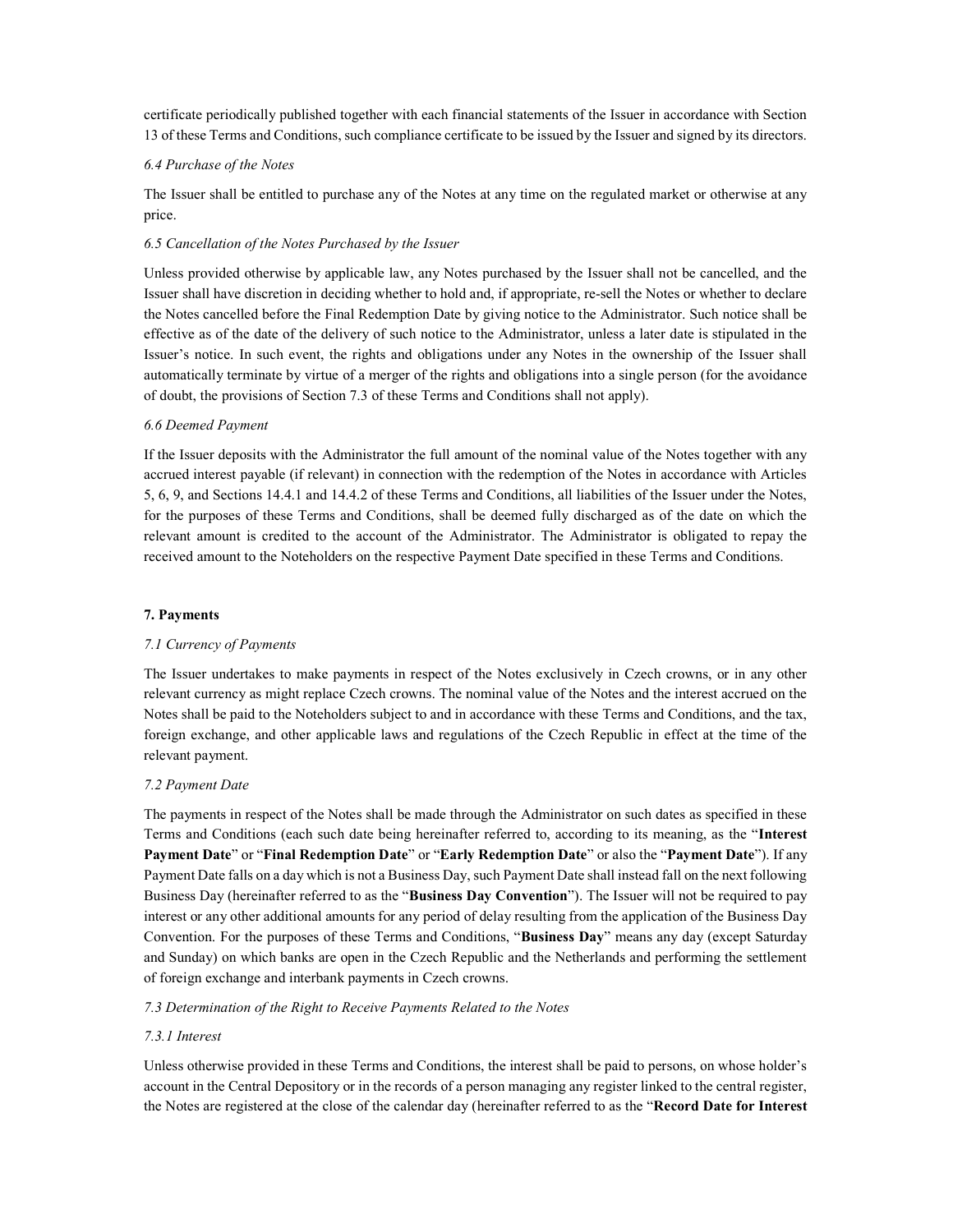Payment") that is 30 (thirty) days prior to the Interest Payment Date (each such person is hereinafter referred to as a "Payee").

For the purposes of determining the recipients of interest, neither the Issuer nor the Administrator will take into account any transfers of any Notes made on or after the day immediately following the Record Date for Interest Payment related to the respective payment.

# 7.3.2 Nominal Value

Unless otherwise stipulated in these Terms and Conditions, the nominal value shall be paid to persons, on whose holder's account in the Central Depository or in the records of a person managing any register linked to the central register, the Notes are registered at the close of the calendar day (hereinafter referred to as the "Record Date for Principal Repayment") that is 30 (thirty) days prior to the Early Redemption Date, Final Redemption Date or any other date on which the nominal value of the Notes is to be redeemed in accordance with these Terms and Conditions (each such person is hereinafter referred to as a "Payee").

For the purposes of determining the recipients of the nominal value of the Notes, neither the Issuer nor the Administrator will take into account any transfers of any Notes made on or after the day immediately following the Record Date for Principal Repayment related to the respective payment. Unless it is contrary to applicable law, transfers of all Notes may be suspended from the Record Date for Principal Repayment until the relevant Payment Date, and, at the request of the Administrator, Noteholders shall be obligated to provide any assistance necessary to suspend such transfers.

### 7.4 Payment Terms

The Administrator shall make payments to each Payee by wire transfer to such Payee's account held with a bank in the Czech Republic (or, in the event that the Payee is acting through an agent and if it is applicable, to the bank account of such agent, unless the respective power of attorney delivered to the Administrator stipulates otherwise) according to an instruction that shall be communicated by the Payee to the Administrator at the address of the Specified Office, in a verifiable manner, no less than 5 (five) Business Days prior to the Payment Date. Such instruction shall be in the form of a written statement (with a notarized signature or signatures) in Czech or English language, and contain sufficient details of such account to allow the Administrator to make the payment, and, in the case of a legal entity, the Administrator may, at its own discretion, require such instruction to be accompanied by an original or an officially certified copy of an excerpt from the Commercial Register in respect of the Payee and its agent, if applicable, being not older than 3 (three) months prior to the Payment Date (such instruction, together with the excerpt from the Commercial Register (if applicable), and the other required appendices, if any, is hereinafter also referred to as the "Instruction"). The Instruction must be in a form and substance reasonably satisfactory to the Administrator, and the Administrator shall be entitled to require that reasonably satisfactory evidence of the authority of the signatory to sign such Instruction on behalf of the Payee be given. Such evidence shall also be delivered to the Administrator no less than 5 (five) Business Days prior to the Payment Date. In this respect, the Administrator shall be authorized to require that (i) a power of attorney be delivered in the event that the Payee is acting through an agent, or (ii) the instruction from the Payee be subsequently confirmed. Any Payee who claims tax relief in accordance with any applicable double taxation treaty (to which the Netherlands is a party) shall deliver to the Administrator a certificate of such Payee's tax domicile and such other documents as the Administrator and the applicable tax authorities may request, together with the Instruction as an integral part thereof. Notwithstanding such rights, neither the Administrator nor the Issuer shall verify the authenticity or completeness of such Instructions, or be liable for any damage incurred in connection with any delay in the delivery of such Instruction by any Payee, or the delivery of an incorrect or otherwise defective Instruction.

The Administrator may, at its own discretion, require any originals of foreign official instruments or any instrument notarized abroad to be super-authenticated or certificated by the Hague Convention apostille (whichever is relevant).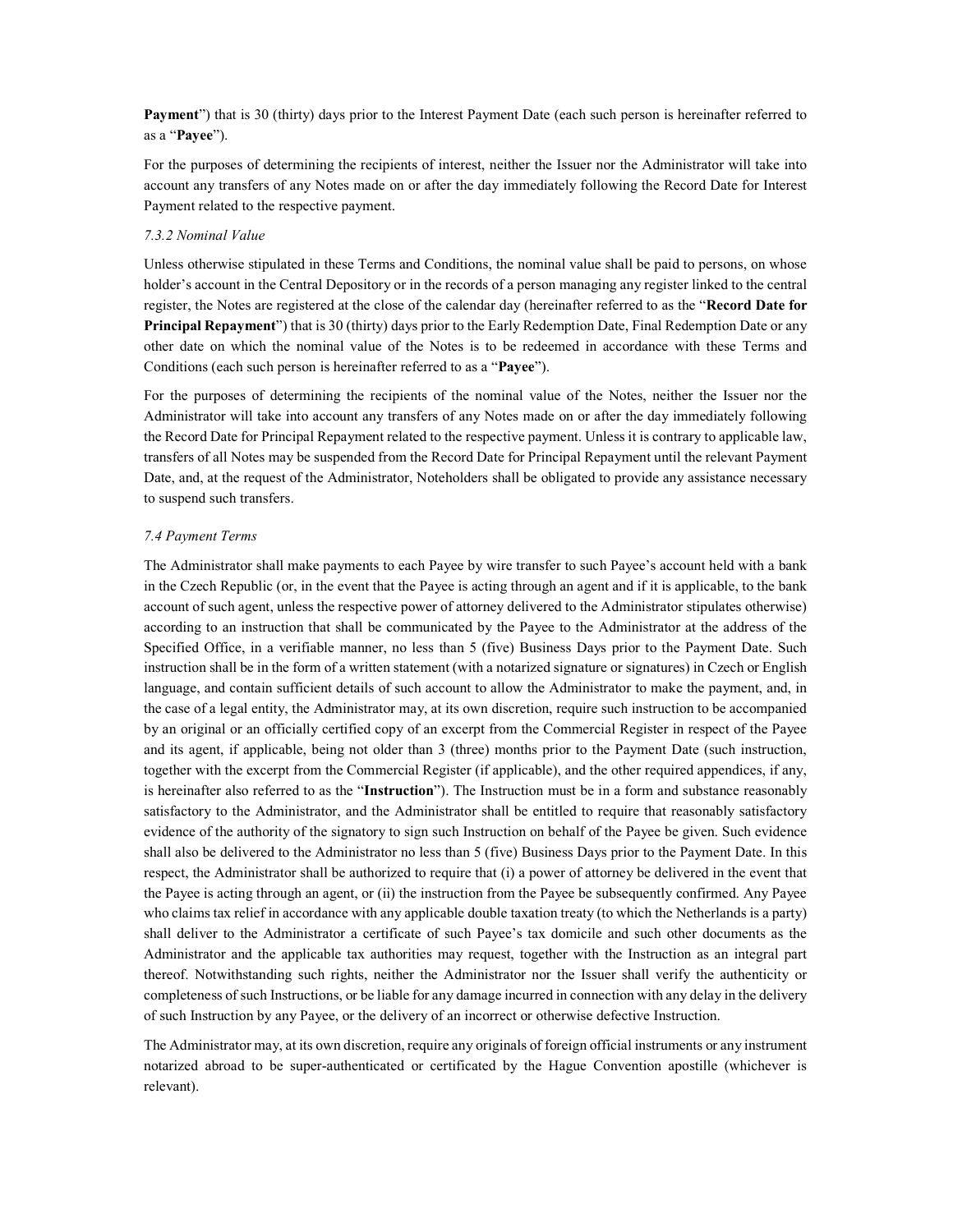All documents written in other than the Czech or English language must be accompanied by a certified Czech or English language translation, unless the Administrator confirms in writing that it is willing to accept the document in such other language. An Instruction shall be deemed to be proper if it contains all of the items required by this Section 7.4, is communicated to the Administrator in accordance with this Section 7.4 and meets the requirement of this Section 7.4 in all other respects.

The Issuer's liability to pay any amount due in connection with the Notes will be considered discharged in a due and timely manner if the relevant amount is remitted to the Payee or its agent, if applicable, in accordance with a proper Instruction pursuant to this Section 7.4 and if, on or before the Payment Date of such amount, it is (i) credited to the Payee's or to its agents' bank account, if applicable, in the clearing center of the Czech National Bank, if the payment is in the Czech crown or any other lawful currency of the Czech Republic that might replace the Czech crown (provided that settlement is made through the clearing centre of the Czech National Bank), or (ii) debited from the Administrator's bank account if the payment is in any other currency than the Czech crown and is not made through the clearing centre of the Czech National Bank. If any Payee has failed to deliver a proper Instruction to the Administrator in accordance with this Section 7.4, then the obligation to make a payment under any Notes shall be deemed discharged in a proper and timely manner with respect to the Payee when the relevant amount has been remitted to the Payee, or its agent, if applicable, in accordance with a subsequent proper Instruction pursuant to this Section 7.4 and if it is debited from the Administrator's account, no later 5 (five) Business Days following the day on which the Administrator received the subsequent proper Instruction, unless the Payee's claim has become prescribed in accordance with these Terms and Conditions, whereas the given Payee shall have no right to receive any interest or additional payment on account of the delay.

Neither the Issuer nor the Administrator shall be liable for any delay in the payment of any amount due caused by (i) the failure of the Payee to deliver properly and in timely manner the Instruction or any other documents or information required under this Section 7.4, (ii) the fact that such Instruction, document, or information were incorrect, incomplete or untrue, or (iii) circumstances beyond the control of the Issuer or the Administrator. The Payee shall not be entitled to any interest, default interest or other compensation for the time delay of the relevant payment caused by such reasons.

# 7.5 Changes in the Method and Place of Payment

The Issuer together with the Administrator shall be entitled to elect to change the method and place of payment, unless such change results in disadvantage to the Noteholders. Notice of such election shall be given to the Noteholders in accordance with Article 13 of these Terms and Conditions.

# 8. Taxation

The repayment of the nominal value and interest accrued on the Notes may be subject to the withholding of tax at the rate of 15 % under Czech Act No. 586/1992 Coll., the Income Tax Act, as amended ("Czech Income Tax Act") or to the withholding of a tax security. Please see Chapter 13 "Taxation in the Czech Republic and the Netherlands" for details. If such withholding is required by the Czech Income Tax Act at the time of such payment, the Issuer shall not be obligated to pay any additional amounts to the Noteholders as compensation for such withholdings, unless otherwise provided herein.

# 9. Early Redemption of the Notes upon the Occurrence of Events of Default

# 9.1 Events of Default

If any of the following events occur and persist (each hereinafter referred to as an "Event of Default"):

(a) Breach of Payment Obligations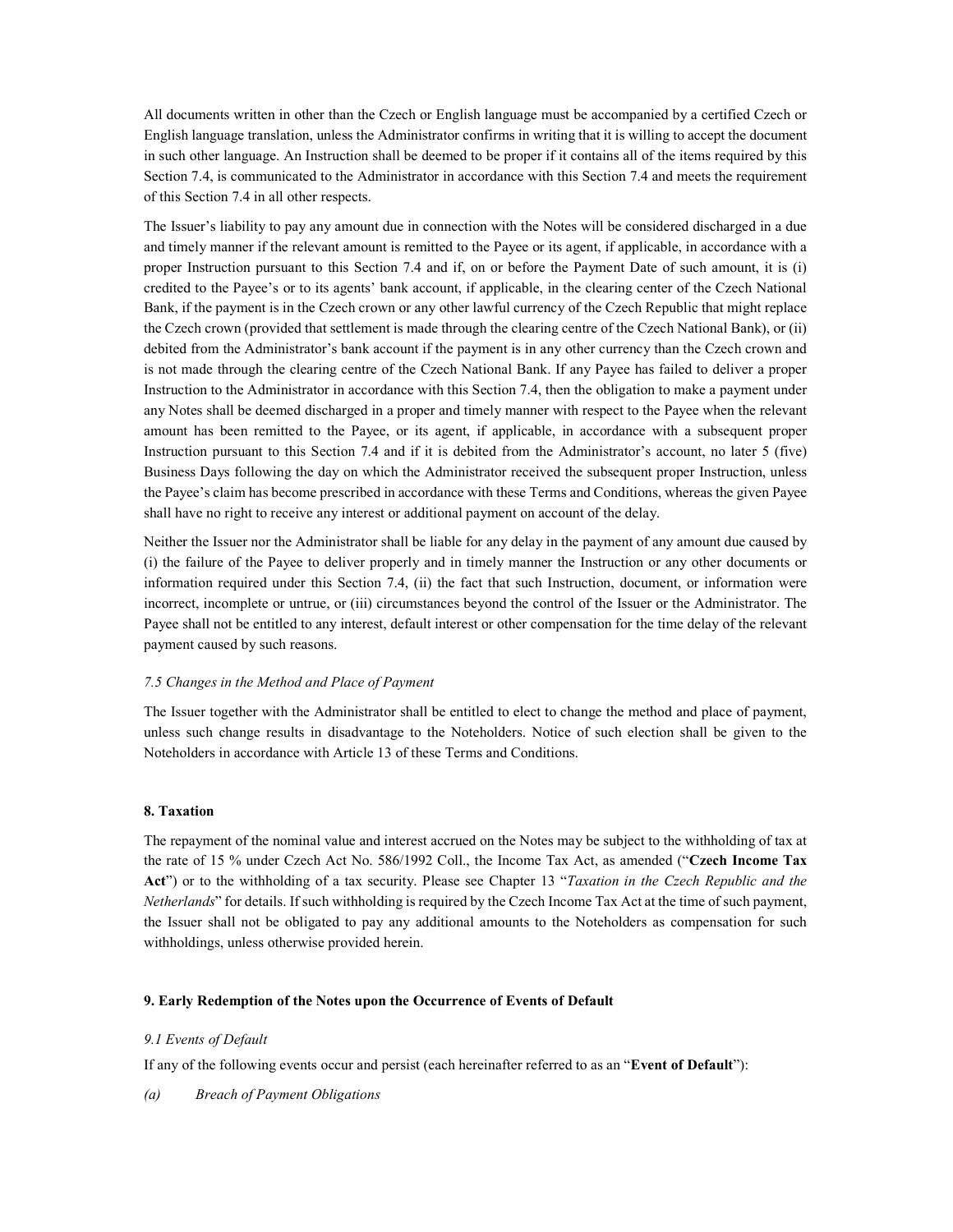any payment in respect of the Notes is not paid more than 10 (ten) Business Days of the date when the Issuer was notified of such fact by any Noteholder by means of a letter delivered to the Issuer or to the address of the Specified Office; or

# (b) Breach of Obligations

the Issuer defaults in the performance or observance of any of its material obligations (other than its payment obligations specified above in paragraph (a) of this Section 9.1) as set forth in these Terms and Conditions, and such default remains unremedied for more than 30 (thirty) Business Days after a written notice thereof is given to the Issuer by the holder of any Note (not repaid or purchased or cancelled as of such date) by a letter delivered to the Issuer or the Administrator to the Specified Office; or

# (c) Cross-Default

any Liabilities are not paid by the Issuer as and when due or within any additional grace period agreed with the creditor, and no other arrangement is made with the creditor regarding the due and payable date of such Liabilities, or any such Liabilities are declared to be due and payable prior to the original due date for the payment thereof due to an event of default (however defined). Such default pursuant to this paragraph (c) shall not occur if (i) the aggregate amount of the Liabilities is lower than EUR 50,000,000 (fifty million Euros) (or its equivalent in other currency or currencies) or (ii) the Issuer contends, in good faith in a statutory manner, that the non-existence of an obligation to make payment in terms of the amount and title, and makes payment within the term stipulated by a final and non-appealable decision of a respective court or other body that rules that the Issuer is obligated to pay or (iii) if the relevant failure to pay is caused solely by an error or omission of an administrative or operational nature and funds were available to the Issuer to make the relevant payment when due and such payment is made within 5 (five) Business Days after notice of such failure is given to the Issuer.

"Liabilities" shall be deemed to mean, for the purposes of this Section, any obligation(s) of the Issuer to make payment under (i) bank and other loans and credits and any interest and fees thereon, (ii) any other form of debt financing, (iii) swap agreements, term currency and interest transactions and other derivatives, and (iv) any guarantees provided by the Issuer.

(d) Insolvency, etc.

 any of the following events shall occur and continue for over 30 (thirty) Business Days: (i) the Issuer becomes insolvent, generally suspends payments under its obligations, or is unable to pay its debts as they fall due, (ii) an insolvency trustee or liquidator of the Issuer or of the whole or any part of the undertaking, assets and revenues of the Issuer is appointed, (iii) the Issuer files an insolvency petition or files a motion for a moratorium in relation to any of its indebtedness, (iv) the Issuer is declared insolvent by any court or a pending insolvency is declared by any court, (v) an insolvency petition in relation to the Issuer is rejected by any court on the grounds of the insufficiency of assets to pay the costs of the insolvency proceeding; or (vi) the Issuer passes a resolution or a respective court renders a final and nonappealable decision or adopts a valid resolution on the winding up or dissolution of the Issuer with liquidation; or

(e) Analogous Event

any event occurs that, under the laws of the Netherlands, has an effect analogous to any of the events referred to in paragraph (d) above; or

(f) Cancellation of Listing

the Notes cease to be listed securities; or

(g) Merger, etc.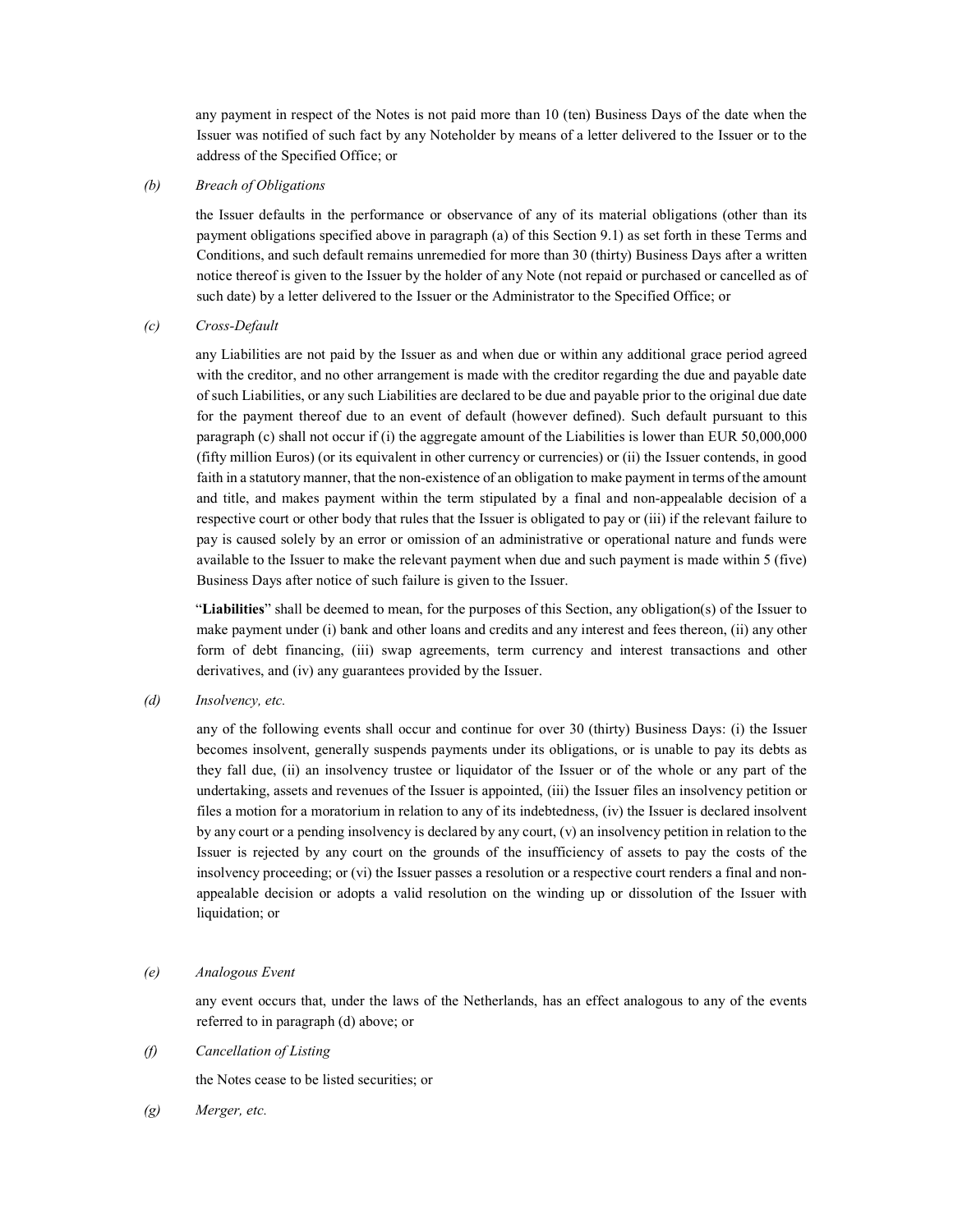the Issuer consolidates or merges with or into, or de-merges from any legal entity unless (i) the surviving entity of such merger or de-merger or any other entity expressly assumes (in a legally valid and enforceable manner) all of the obligations of the Issuer under the Notes provided that due to that merger or de-merger the Noteholders' rights under the Notes shall not be materially and adversely affected, or unless (ii) the assumption of all of the obligations of the Issuer under the Notes by the surviving entity of such merger or de-merger or any other entity occurs per the operation of law (as to which effect of such consolidation or merger there is no reasonable doubt), or unless (iii) the Meeting approves in advance such consolidation, merger or de-merger;

# then:

any Noteholder may, at its discretion, request by written notice to the Issuer, delivered to the Specified Office (such notice, in addition to any other notices so named in these Terms and Conditions, is hereinafter referred to as the "Early Redemption Notice"), early redemption of all of the Notes held by such Noteholder, and the payment of the nominal value of all of the Notes and unpaid interest accrued on the Notes, pursuant to Article 5 of these Terms and Conditions, as of the Early Redemption Date, unless the Notes become due and payable at an earlier date pursuant to the mandatory provisions of law (in such case, the respective mandatory provisions of law shall apply) and the Issuer shall be obliged to redeem the Notes (including accrued and unpaid interest) pursuant to Section 9.2 of these Terms and Conditions.

### 9.2 Maturity of Accelerated Notes

All amounts payable by the Issuer to any Noteholder who delivers the Early Redemption Notice pursuant to the last paragraph of Section 9.1 of these Terms and Conditions shall become due and payable as of the last Business Day of the month following the month in which the Noteholder delivered the relevant Early Redemption Notice to the Specified Office (such date, in addition to any other dates so named in these Terms and Conditions, is referred to as the "Early Redemption Date").

# 9.3 Withdrawal of an Early Redemption Notice

Any Early Redemption Notice may be withdrawn by the Noteholder, but only with respect to the Notes held by such Noteholder and provided that such withdrawal was addressed to the Issuer and delivered to the Specified Office before the relevant amount became due and payable pursuant to the preceding Section 9.2 of these Terms and Conditions. However, any such withdrawal of an Early Redemption Notice shall have no effect on any Early Redemption Notices given by other Noteholders.

#### 9.4 Other Conditions for Early Redemption of the Notes

The provisions of Articles 6 and 7 of these Terms and Conditions shall be applied, as appropriate, to the early redemption of the Notes pursuant to this Article 9.

### 10. Statute of Limitations

Any claim arising under the Notes shall be statute-barred and become unenforceable unless made within 10 (ten) years from the date on which such claim first becomes due.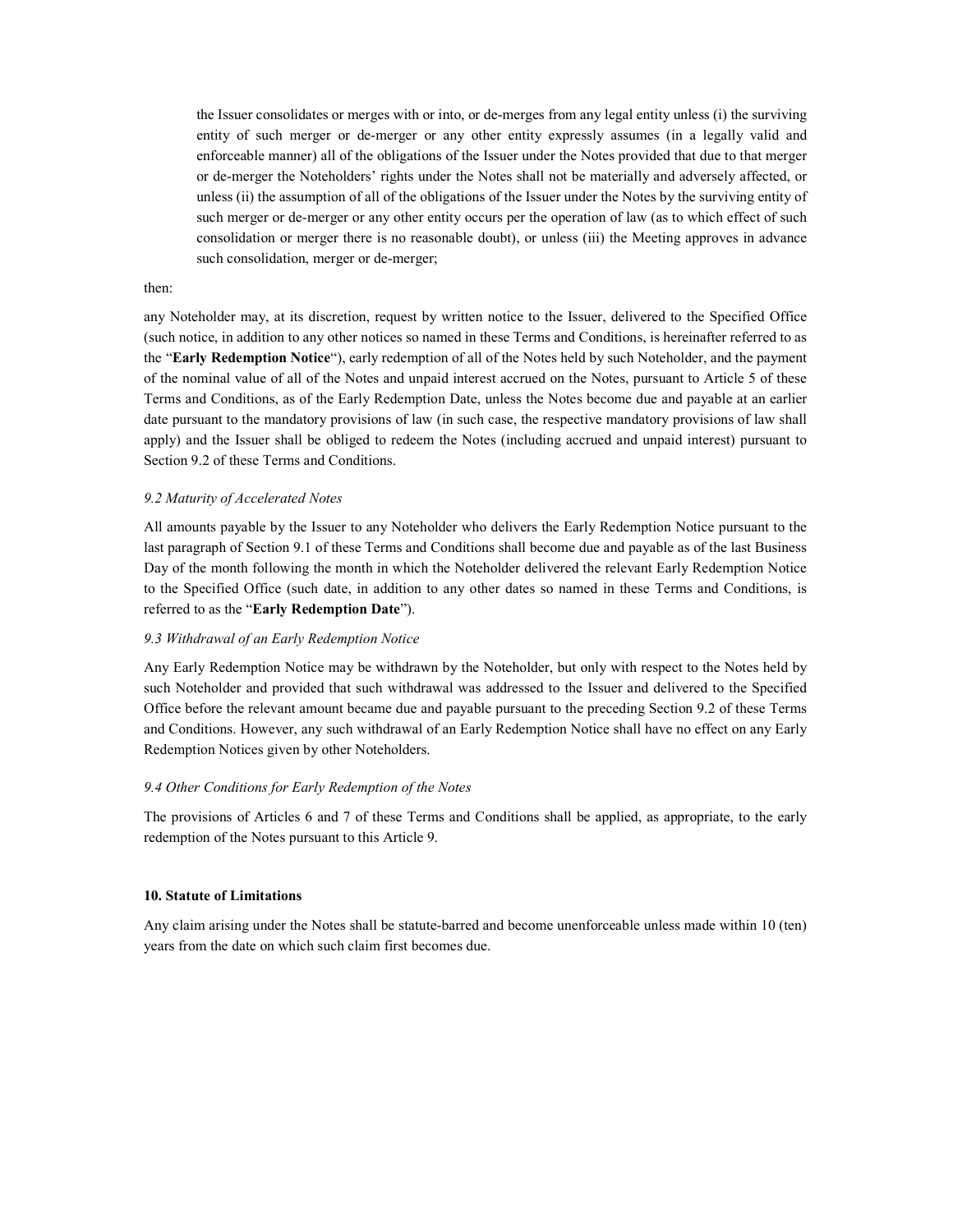# 11. Administrator, Listing Agent and Calculation Agent

# 11.1 Administrator

# 11.1.1 Administrator and the Specified Office

Unless there is a change pursuant to Section 11.1.2 of these Terms and Conditions, PPF banka shall be the Administrator, and the Administrator's specified office and place of payment (hereinafter also referred to as the "Specified Office") shall be at the following address:

PPF banka a.s. Evropská 2690/17 160 41 Prague 6 Czech Republic

or any other address determined by the Issuer as the Specified Office and announced to the Noteholders in the manner described in Article 13 of these Terms and Conditions. Any such change shall become effective within 3 (three) calendar days following such announcement unless a later date is specified in such announcement. In any event, any such change that would otherwise become effective less than 5 (five) calendar days before or after the Payment Date for any amount payable under the Notes shall become effective on the  $5<sup>th</sup>$  (fifth) day following such Payment Date.

# 11.1.2 Additional or Another Administrator and Specified Office

The Issuer reserves the right to appoint additional or another Administrator and to designate an additional or another Specified Office. The Issuer shall give notice of any such change to the Noteholders in the manner described in Article 13 of these Terms and Conditions, and any such change shall become effective within 15 (fifteen) calendar days following such notice unless a later date is specified in such notice. In any event, any such change that would otherwise become effective less than 30 (thirty) calendar days before or after the Payment Date for any amount payable under the Notes shall become effective on the 30<sup>th</sup> (thirtieth) day following such Payment Date. The change of the Administrator shall not affect the position or interests of the Noteholders.

Any change anticipated by Sections 11.1.1 and 11.1.2 shall be without material prejudice to the Noteholders.

### 11.1.3 Relationship between the Administrator and the Noteholders

In connection with the fulfilment of the obligations under the Agreement with the Administrator, the Administrator acts as a representative of the Issuer, does not secure the debts of the Issuer resulting from Notes, nor does it otherwise guarantee them and is not in any legal relationship with the Noteholders.

### 11.2 Listing Agent

# 11.2.1 Listing Agent

Unless there is a change pursuant to Section 11.2.2 of these Terms and Conditions, PPF banka shall be the Listing Agent.

# 11.2.2 Additional and Another Listing Agent

The Issuer reserves the right to appoint additional or another Listing Agent. Any change of the Listing Agent shall be notified by the Issuer to the Noteholders in the manner specified in these Terms and Conditions. Any such change shall become effective on the expiry of 15 (fifteen) calendar days after the date of such notice being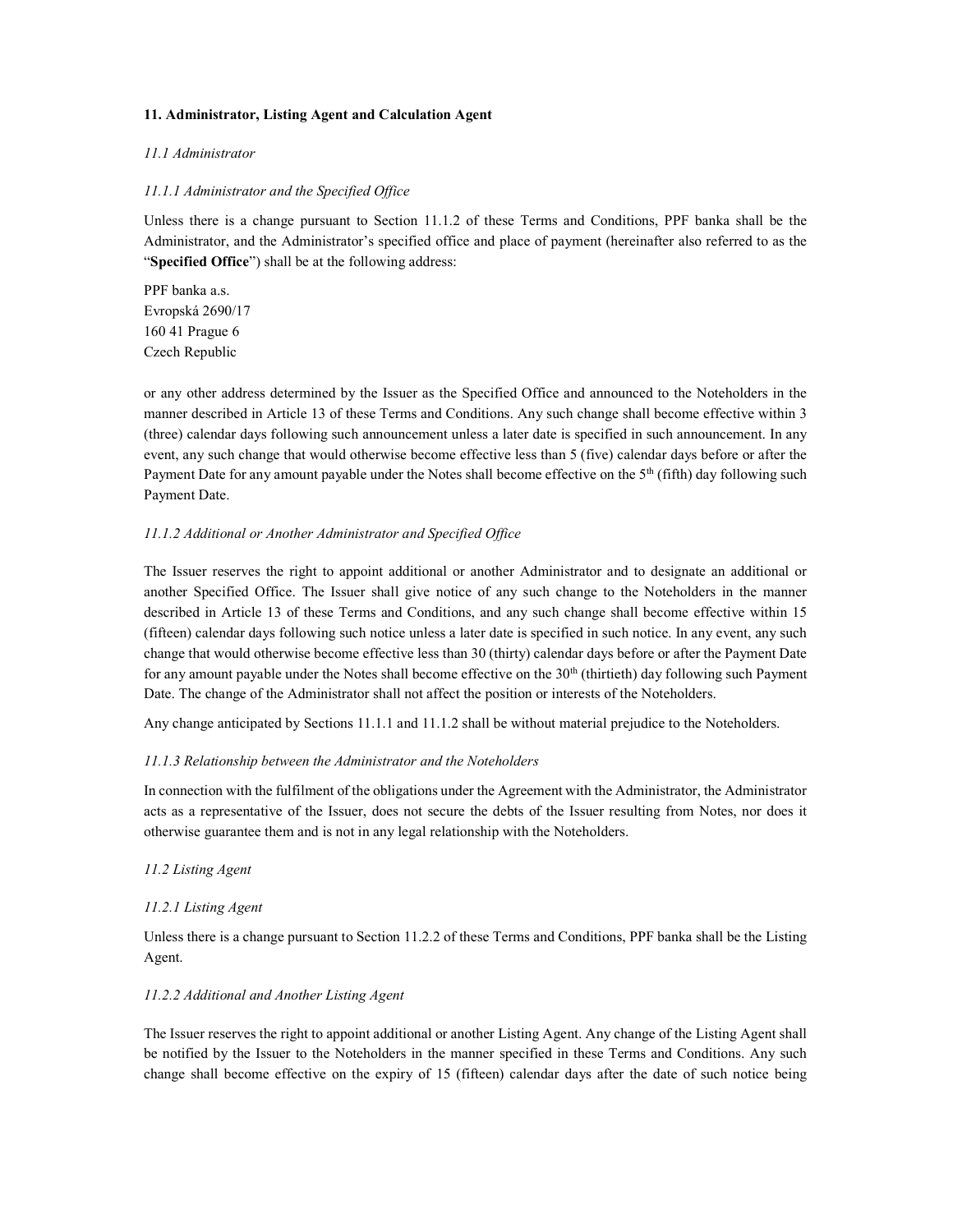delivered, unless a later effective date is specified in such notice. A change of the Listing Agent shall not affect the position or interests of the Noteholders.

# 11.2.3 Relationship between the Listing Agent and the Noteholders

The Listing Agent shall act as an agent of the Issuer when performing its duties as the Listing Agent and will not be in any legal relationship with the Noteholders.

# 11.3 Calculation Agent

# 11.3.1 Calculation Agent

Unless there is a change pursuant to Section 11.3.2 of these Terms and Conditions, PPF banka shall be the Calculation Agent.

# 11.3.2 Additional and Another Calculation Agent

The Issuer reserves the right to appoint additional or another Calculation Agent at any time, provided that the Administrator and the Calculation Agent shall be one and the same person. However, any such change shall be without material prejudice to the Noteholders.

# 11.3.3 Relationship between the Calculation Agent and the Noteholders

The Calculation Agent shall act as an agent of the Issuer when performing its duties as the Calculation Agent and will not be in any legal relationship with the Noteholders.

#### 12. Amendments and Waivers

The Issuer and the Administrator may agree, without the consent of the Noteholders, upon (i) any amendment to any of the provisions of the Agreement with the Administrator if such amendment is exclusively of a formal, secondary or technical nature, or is made to correct a manifest error, or is required by applicable law, and (ii) any other amendment or waiver of any breach of any of the terms of the Agreement with the Administrator which, in the reasonable opinion of the Issuer and the Administrator, shall be without prejudice to the Noteholders.

# 13. Notices

Any notice to the Noteholders given in accordance with these Terms and Conditions shall be valid and effective upon its publishing in Czech and/or English on the official web page of the Issuer, www.homecredit.eu or as the case may be, another website whose address will be announced beforehand by way of a notice given in accordance with this Section (hereinafter referred to as the "Issuer's Website"). The date of such a notice will be the date on which it was first published on the Issuer's Website. If the mandatory provisions of law determine any other method for publishing any of the notices given under these Terms and Conditions, such notices shall be deemed to be validly published upon their publication in accordance with such provisions of law. If any notice is published in several manners, such notice shall be deemed to have been given on the date of its first publication.

Any notice to the Issuer pursuant to these Terms and Conditions shall be deemed duly given if delivered to:

Home Credit Group B.V. Strawinskylaan 933 1077XX Amsterdam The Netherlands Att.: Mr. J. C. Jansen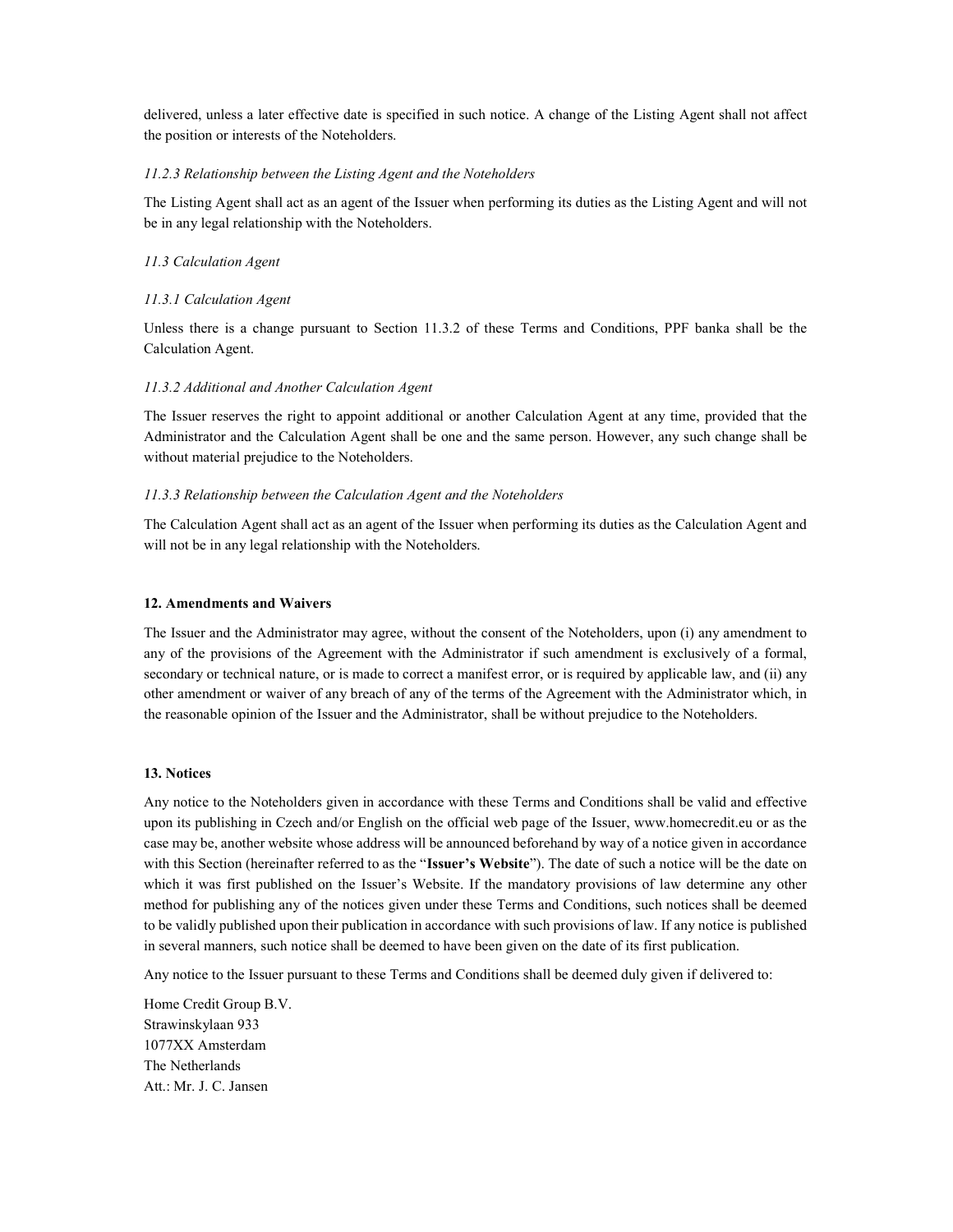or to such other address as may be notified to the Noteholders in the manner set out in the preceding paragraph of this Article 13.

## 14. Noteholder Meetings

# 14.1 Authority and Convocation of the Meeting

## 14.1.1 Right to Convene the Meeting

The Issuer or any Noteholder or Noteholders may convene a meeting of the Noteholders (hereinafter also referred to as the "Meeting"), in accordance with these Terms and Conditions, if so required to decide on the common interests of the Noteholders. The cost of organizing and convening the Meeting shall be borne by the person convening the Meeting, unless relevant laws stipulate otherwise. Costs associated with participation in the Meeting shall be borne by the participants themselves. The person convening the Meeting shall, no later than on the day on which a notice of the convening of the Meeting is published (see Section 14.1.3 of these Terms and Conditions), (i) deliver to the Administrator (or further to the Issuer, if the Meeting is convened by a Noteholder or Noteholders) a request for procuring evidence of the number of all Notes entitling the holder(s) to attend the Meeting being convened by the Issuer or a Noteholder or Noteholders, i.e., an extract from the relevant register of the Notes issue, and (ii) where relevant, pay to the Administrator an advance for the costs associated with its services in relation to the Meeting. The due and timely delivery of the request pursuant to item (i) above and the payment of the advance for the costs pursuant to item (ii) above are prerequisites to the valid convening of the Meeting. If the Meeting is convened by a Noteholder or Noteholders, the Issuer shall be obligated to provide the Noteholder(s) with such assistance as may be required.

### 14.1.2 Meeting Convened by the Issuer

The Issuer shall be obligated to convene the Meeting in the cases set out in this Section 14.1.2. and in such other cases as determined by the applicable laws and regulations when there is:

- (a) a proposed change or changes to these Terms and Conditions, except where the applicable laws and regulations stipulate that no consent of the Noteholders to such change is required;
- (b) a proposal for a transformation of the Issuer (pursuant to the applicable provisions of the relevant Dutch law);
- (c) a proposal of the Issuer for entering into an agreement on the sale of a business enterprise or any part thereof, irrespective of which party to such agreement the Issuer is, if the due and timely redemption of the Notes or the distribution of interest thereon may be jeopardized;
- (d) a default on the part of the Issuer in the satisfaction of the rights attached to the Notes for more than 7 (seven) days following the day on which the right could be exercised;
- (e) a proposal for the filing of an application for the withdrawal of the Notes from trading on the regulated market; or
- (f) any other changes that might significantly impair the Issuer's ability to discharge its obligations under the Notes,

(the situations specified in (a) through (f) above shall be referred to as "Material Change").

The Issuer may convene the Meeting to propose a collective action if it has knowledge that any Event of Default has occurred or may occur.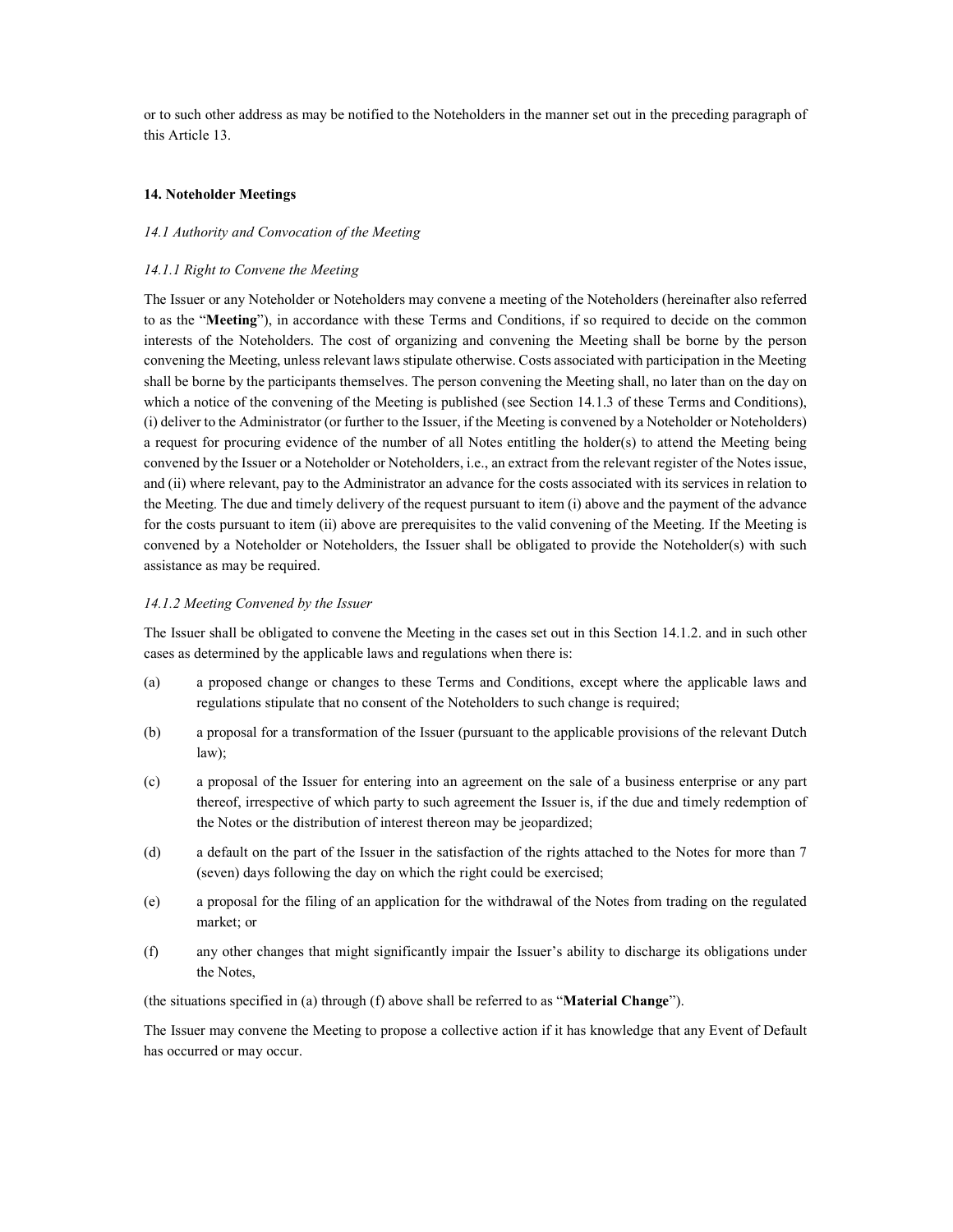# 14.1.3 Notice of Noteholders Meeting

The person convening the Meeting shall be obligated to give notice of the Meeting pursuant to Article 13 of these Terms and Conditions no later than 15 (fifteen) calendar days prior to the holding of the Meeting. If the Meeting is convened by a Noteholder (or Noteholders), such convening person(s) shall deliver a notice of the Meeting (containing all statutory elements) sufficiently in advance (at least 20 (twenty) calendar days prior to the proposed date of the Meeting) to the Specified Office. The Issuer will promptly ensure that such notice of the Meeting is published in the manner and within the time limit specified in the first sentence of this Section 14.1.3 (however, the Issuer is responsible neither for the content of such notice nor for any delay or default in complying with any statutory time limits by a Noteholder who convened the Meeting). The notice of the Meeting must contain at least (i) the business name, registration number and the registered office of the Issuer, (ii) the designation of the Notes, to the minimum extent, the title of the Notes, the Issue Date, and the ISIN, (iii) the venue, date, and hour of the Meeting, with the venue being solely a place in Prague, the date being a Business Day, and the hour being not earlier than 11:00 a.m., (iv) the agenda of the Meeting, including full proposals for a resolution relating to individual items of the agenda, and (v) the day that is the Record Date for the Attendance at the Meeting (as defined below). The Meeting shall only be authorized to decide on proposed resolutions contained in the notice of the Meeting; decision-making on any proposed resolutions not contained in the agenda of the Meeting set forth in the notice of the Meeting is admissible only if all Noteholders entitled to vote at the Meeting, as determined below in Section 14.2 of these Terms and Conditions, are present and agree to such proposal.

# 14.2 Persons Entitled to Attend and Vote the Meeting

# 14.2.1 Entry Notes

To be entitled to attend and vote at the Meeting, a person must be a Noteholder recorded as a Noteholder in the register kept by the Central Depository and shall be shown in the excerpt from the Notes issue records provided by the Central Depository at the end of the calendar day preceding 7 (seven) calendar days of the date of the relevant Meeting (hereinafter also referred to as the "Record Date for the Attendance at the Meeting"), or any person who produces a certificate of the person on whose account the relevant number of Notes was recorded in the register of the Central Depository on the Record Date for the Attendance at the Meeting certifying that such person is the holder of the Notes and that such Notes are registered in the account of the first person on account of their administration by such person. The certificate pursuant to the preceding sentence must be in a form and substance satisfactory to the Administrator. No transfers of the Notes made after the Record Date for the Attendance at the Meeting shall be taken into account.

### 14.2.2 Voting Rights

A person entitled to attend the Meeting shall have such number of votes of the total number of votes as corresponds to the ratio of the nominal value of the Notes held by such Noteholder on the Record Date for the Attendance at the Meeting to the aggregate nominal value of the issued and outstanding Notes. No voting right shall be attached to any Notes held by the Issuer that were not redeemed early by the Issuer within the meaning of Section 6.5 of these Terms and Conditions, and no such Notes shall be counted in determining the presence of a quorum at the Meeting. When the Meeting decides on recalling a Common Proxy, the Common Proxy (if otherwise entitled to attend and vote at the Meeting) shall not vote.

### 14.2.3 Attendance at the Meeting by Other Parties

The Issuer shall be obligated to attend the Meeting, either in person or by proxy. Other persons entitled to attend the Meeting are the proxies of the Administrator, the Common Proxy (unless otherwise entitled to attend the Meeting), and any guests invited by the Issuer and/or the Administrator.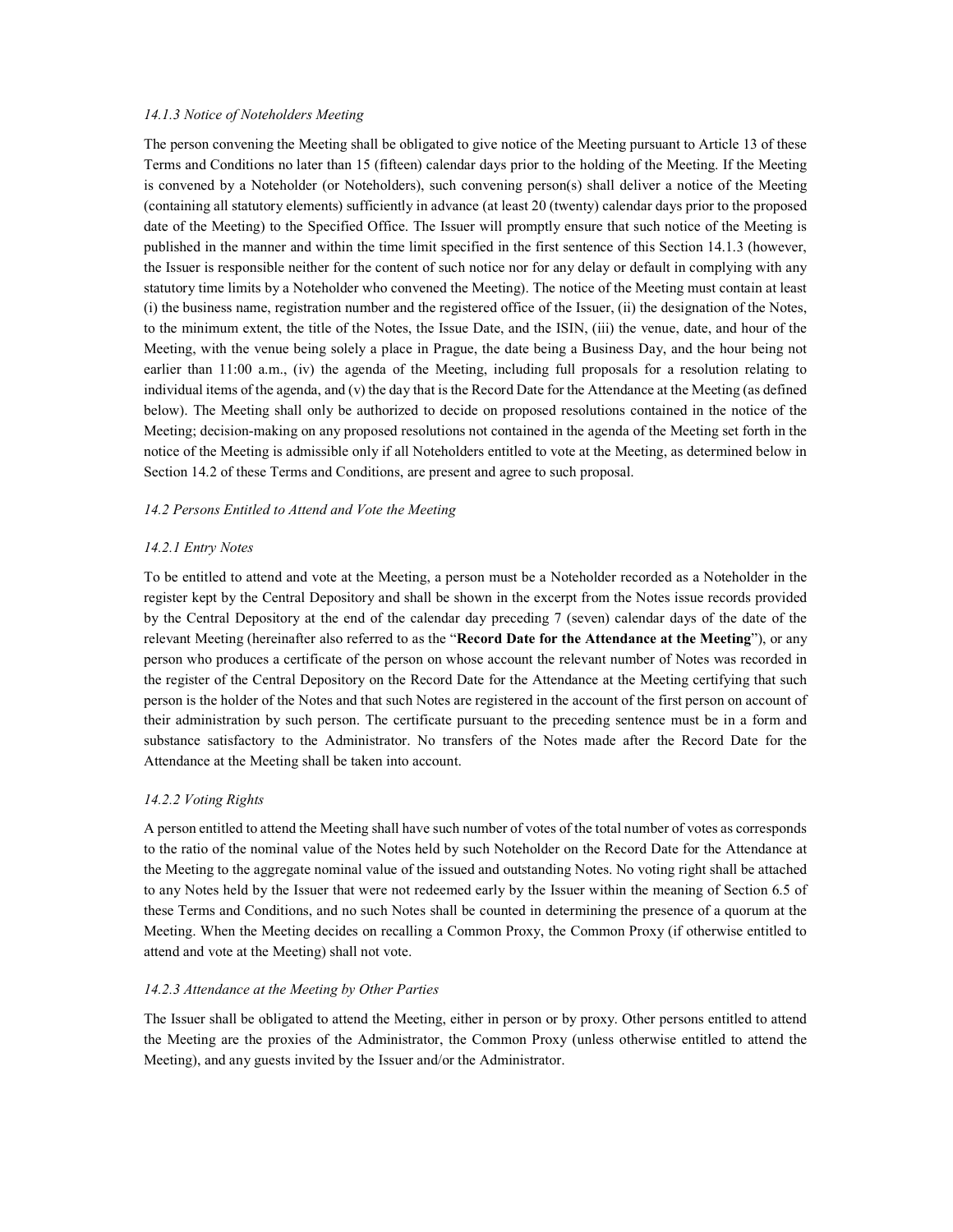# 14.3 Proceedings of a Meeting; Action by the Meeting

# 14.3.1 Quorum

The Meeting shall constitute a quorum if attended by a Noteholder or Noteholders entitled to vote as of the Record Date for the Attendance at the Meeting that are holders of Notes of a nominal value representing more than 30 (thirty) % of the total nominal value of the issued and outstanding Notes. Notes, that were owned by the Issuer on the Record Date for the Attendance at the Meeting and which were not redeemed early by the Issuer within the meaning of Section 6.3 and Section 6.5 of these Terms and Conditions shall not be counted for the quorum of the Meeting. If the Meeting decides on recalling a Common Proxy (as defined below), any votes belonging to the Common Proxy (if it is a person otherwise authorised to attend the Meeting) will not be included in the total number of votes. Before the opening of the Meeting, the Issuer, either alone or through the Administrator, shall provide information on the number of Notes whose holders are entitled to attend and vote at the Meeting in accordance with these Terms and Conditions.

# 14.3.2 Chairman of the Meeting

A Meeting convened by the Issuer shall be chaired by a chairman appointed by the Issuer. A Meeting convened by a Noteholder or Noteholders shall be chaired by a chairman elected by a majority of the attending Noteholders entitled to vote at the Meeting. Until the chairman is elected, the Meeting shall be chaired by a person appointed by the person who convened the Meeting. The election of the chairman must be the first item on the agenda of any Meeting not convened by the Issuer.

# 14.3.3 Common Proxy

The Meeting may elect, by resolution, an individual or legal entity to be a common proxy. The Common Proxy is authorised under the law (i) to enforce, on behalf of all of the Noteholders, any rights associated with the Notes to the extent specified in a resolution adopted by the Meeting, (ii) to supervise the Issuer's compliance with these Terms and Conditions, and (iii) to execute, on behalf of all of the Noteholders, any other acts or protect the Noteholders' interests in the manner and to the extent specified in a resolution adopted by the Meeting (hereinafter referred to as the "Common Proxy"). The Meeting may recall the Common Proxy in the same way in which the Common Proxy was elected or replace them with a new common proxy.

# 14.3.4 Action by the Meeting

The Meeting shall decide on the matters submitted in the form of a resolution. Any resolution that (i) approves a proposal pursuant to Section 14.1.2 (a) of these Terms and Conditions, or (ii) appoints or recalls a Common Proxy shall require the affirmative vote of at least  $\frac{3}{4}$  (three-quarters) of the votes of the Noteholders present. Unless expressly provided otherwise in these Terms and Conditions, any other resolutions shall be adopted upon receiving the affirmative vote of a majority of the Noteholders in attendance who hold Notes carrying the right to vote pursuant to Section 14.2 of these Terms and Conditions.

# 14.3.5 Adjournment of a Meeting

If within 1 (one) hour after the scheduled opening of the Meeting a quorum is not present, then such Meeting will be automatically adjourned without further notice.

If the Meeting is to decide on amendments to the Terms and Conditions pursuant to Section 14.1.2 paragraph (a) of these Terms and Conditions but does not have a quorum within 1 (one) hour after the scheduled opening of the Meeting, the Issuer will convene, if necessary, a substitute Meeting to be held not later than 6 (six) weeks after the scheduled date of the original Meeting (hereinafter referred to as the "Substitute Meeting"). The holding of the Substitute Meeting with an unchanged agenda will be notified to the Noteholders not later than 15 (fifteen) days after the scheduled date of the original Meeting. The Substitute Meeting deciding on amendments to the Terms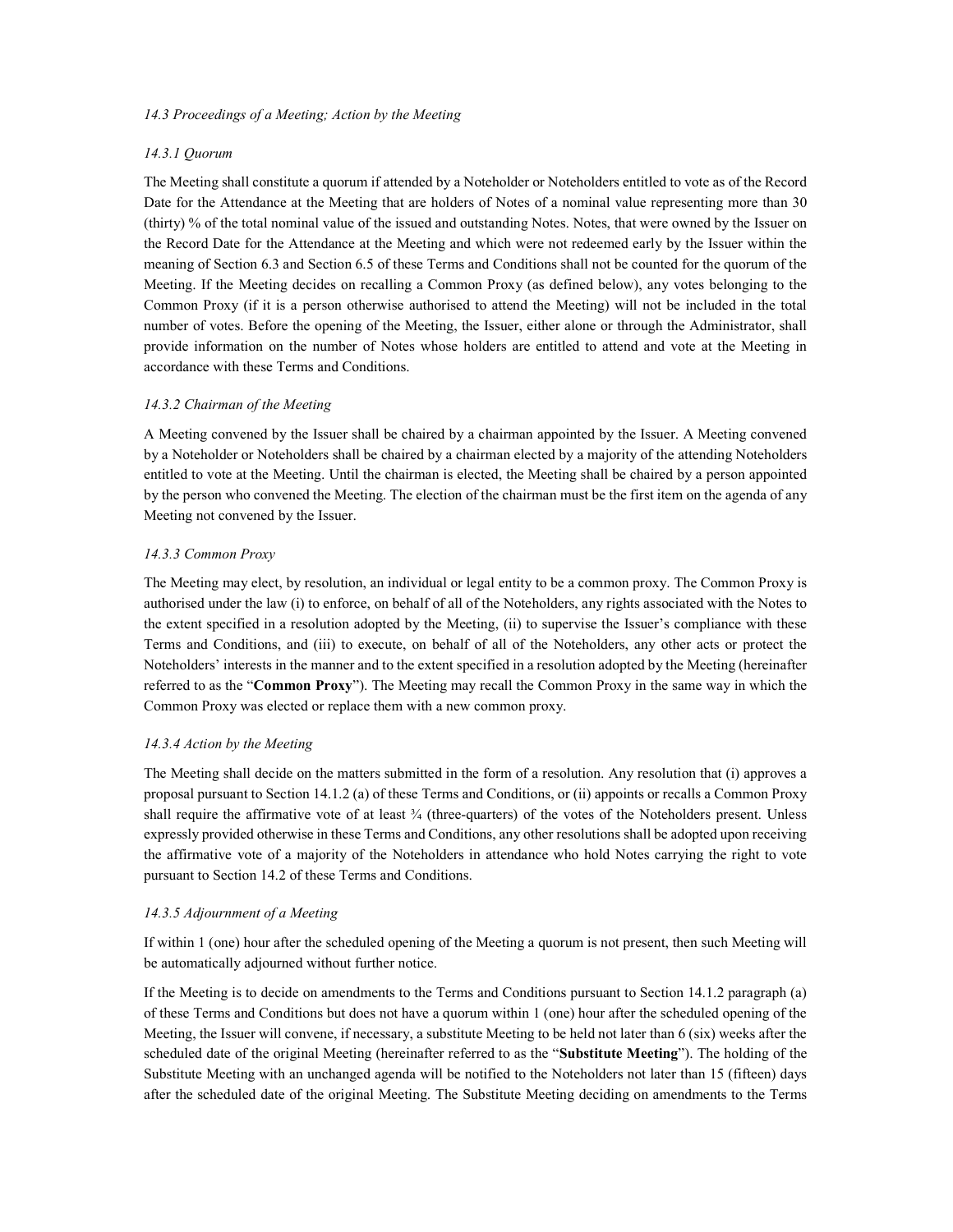and Conditions according to these Terms and Conditions will have a quorum irrespective of the conditions for quorum set out in Section 14.3.1 above.

# 14.4 Certain Additional Rights of the Noteholders

#### 14.4.1 Consequences of Voting Against Certain Resolutions of a Meeting

If the Meeting consented to a Material Change, a Noteholder who was authorized to attend and vote at the Meeting pursuant to Section 14.2 of these Terms and Conditions and, according to the minutes of the Meeting, voted against a resolution adopted by the Meeting or failed to attend the Meeting (hereinafter also referred to as the "Applicant") may, within 30 (thirty) days of the publication of the resolution of the Meeting, request the repayment of the relevant nominal value of the Notes, including the interest accrued on the Notes, held by the Noteholder as of the Record Date for the Attendance at the Meeting and not disposed of by the Noteholder thereafter. Such right must be exercised by the Noteholder within 30 (thirty) days of the publication of the resolution of the Meeting in accordance with Section 14.5 of these Terms and Conditions by written notice in the Czech or English language (hereinafter also referred to herein as the "Application") intended for the Issuer and delivered to the Specified Office, failing which, the right shall terminate. The amounts referred to above shall become due and payable within 30 (thirty) days following the delivery of the Application to the Administrator (such date, in addition to any other dates so named in these Terms and Conditions, is referred to as the "Early Redemption Date").

#### 14.4.2 Resolution on Early Redemption of the Notes

If the Meeting agenda includes a Material Change under Section 14.1.2 (b) through (f) of these Terms and Conditions and the Meeting does not consent to such Material Change, the Meeting may, even beyond the scope of the agenda, decide that if the Issuer proceeds in conflict with the resolution of the Meeting that disagreed with such Material Change under Section 14.1.2 (b) through (f) of these Terms and Conditions, the Issuer will be obliged to repay the nominal value of the Notes and any interest accrued thereon (if relevant) to any Noteholder who requests such early repayment (hereinafter referred to as the "Applicant"). This right must be exercised by the Applicant by a written notice (hereinafter referred to as the "Application") addressed to the Issuer and delivered to the Specified Office. The amounts referred to above will become due and payable within 30 (thirty) days from the date the Application was delivered to the Administrator (hereinafter referred to as the "Early Redemption Date").

# 14.4.3 Requirements of the Application

Each Application shall specify the number of Notes covered by such Application. The Application must be in writing and signed by the persons authorized to act on behalf of the Applicant, the authenticity of such signatures must be officially verified. Within the same time limit, the Applicant must deliver to the Specified Office all of the documents required for the payment pursuant to Article 7 of these Terms and Conditions.

#### 14.5 Minutes of Noteholders Meeting

The minutes of the Meeting shall be taken by the person who convened the Meeting or by a person authorized by such person within 30 (thirty) days of the date of the Meeting. The minutes shall contain the conclusions of the Meeting, including, without limitation, any resolution adopted by such Meeting. If the Meeting was convened by a Noteholder or Noteholders, the minutes of the Meeting must also be delivered to the Specified Office within 30 (thirty) days of the date of the Meeting. The Issuer shall keep the minutes of the Meeting until the rights under the Notes have ceased to exist. Minutes of the Meeting shall be available for inspection by the Noteholders during normal business hours at the Specified Office. The Issuer shall, within 30 (thirty) days of the date of the Meeting, publish all decisions taken by the Meeting in the same manner in which the Issuer published these Terms and Conditions. If any of the Material Changes referred to in Section 14.1.2 paragraph (a) to (f) of these Terms and Conditions is discussed at a Meeting, a notarial deed must be made of the attendance at and the decisions taken by the Meeting. In the event that such resolution is adopted by the Meeting, the names of those persons entitled to